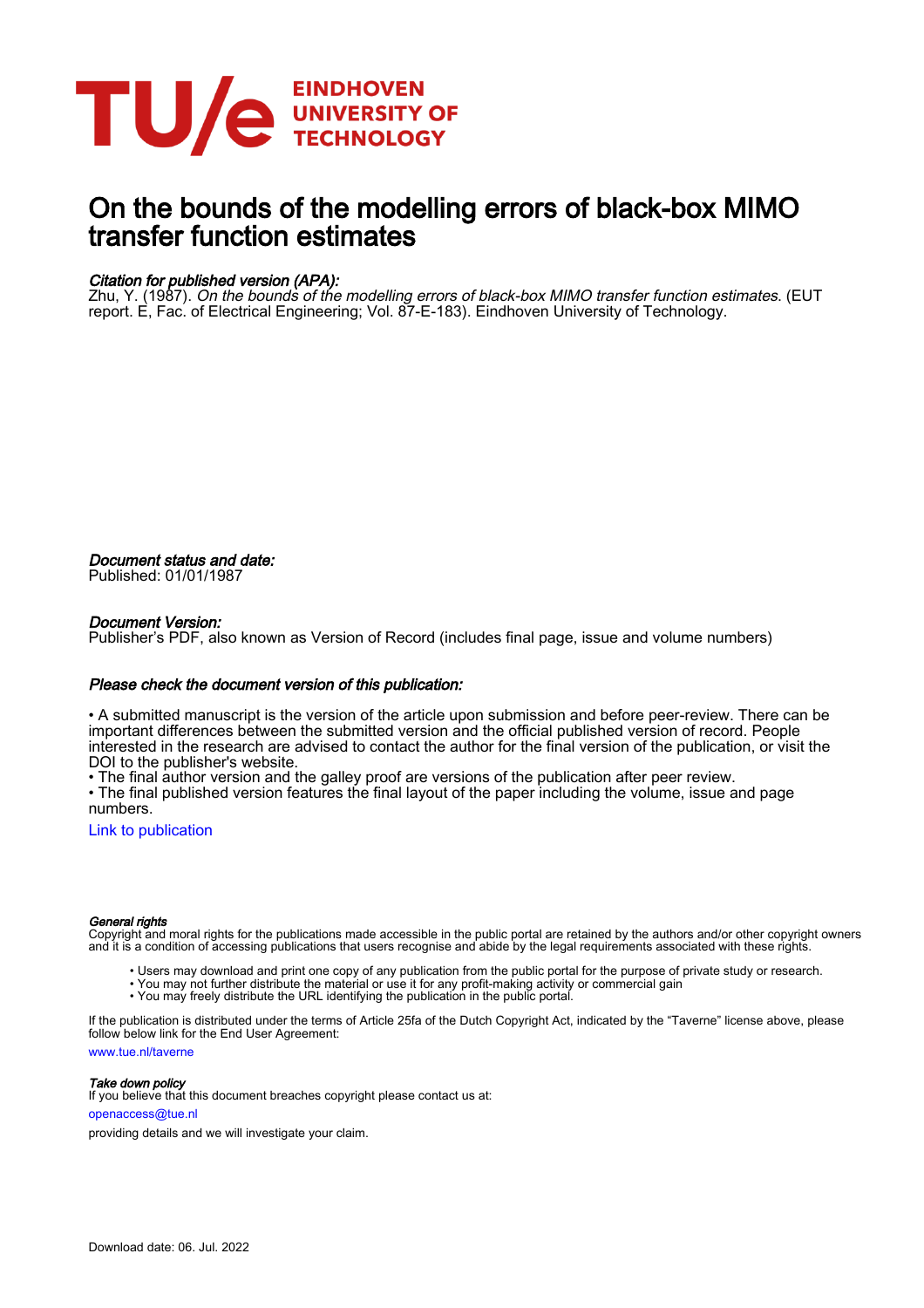

# Eindhoven University of Technology<br>Netherlands

**Faculty of Electrical Engineering** 

**On the Bounds of the Modelling Errors of Black-Box MIMO Transfer Function Estimates** 

by ZHU Yu-Cai

EUT Report 87-E-183 ISBN 90-6144-183-8 November 1987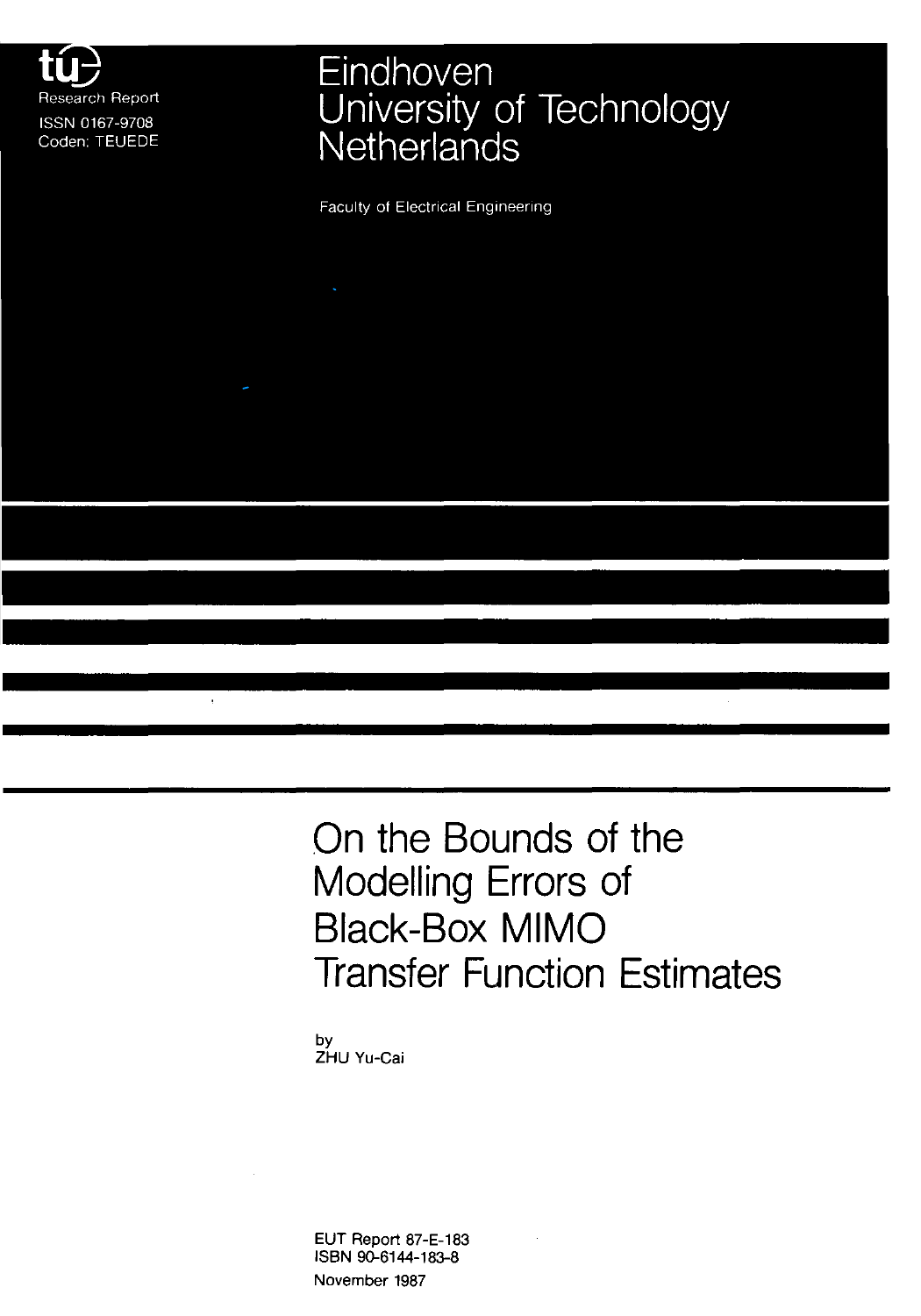Eindhoven University of Technology Research Reports

EINDHOVEN UNIVERSITY OF TECHNOLOGY

**Faculty of Electrical Engineering Eindhoven The Netherlands** 

ISSN 0167- 9708

Coden: TEUEDE

المواسط المقوار والمستعاد

 $\ddot{\phantom{1}}$ 

 $\sim$ 

 $\ddot{\phantom{0}}$ 

### ON THE BOUNDS OF THE MODELLING ERRORS OF BLACK-BOX MIMO TRANSFER FUNCTION ESTIMATES

by

ZHU Yu-Cai

EUT Report 87-E-183 ISBN 90-6144-183-8

Eindhoven November 1987

 $\overline{\phantom{a}}$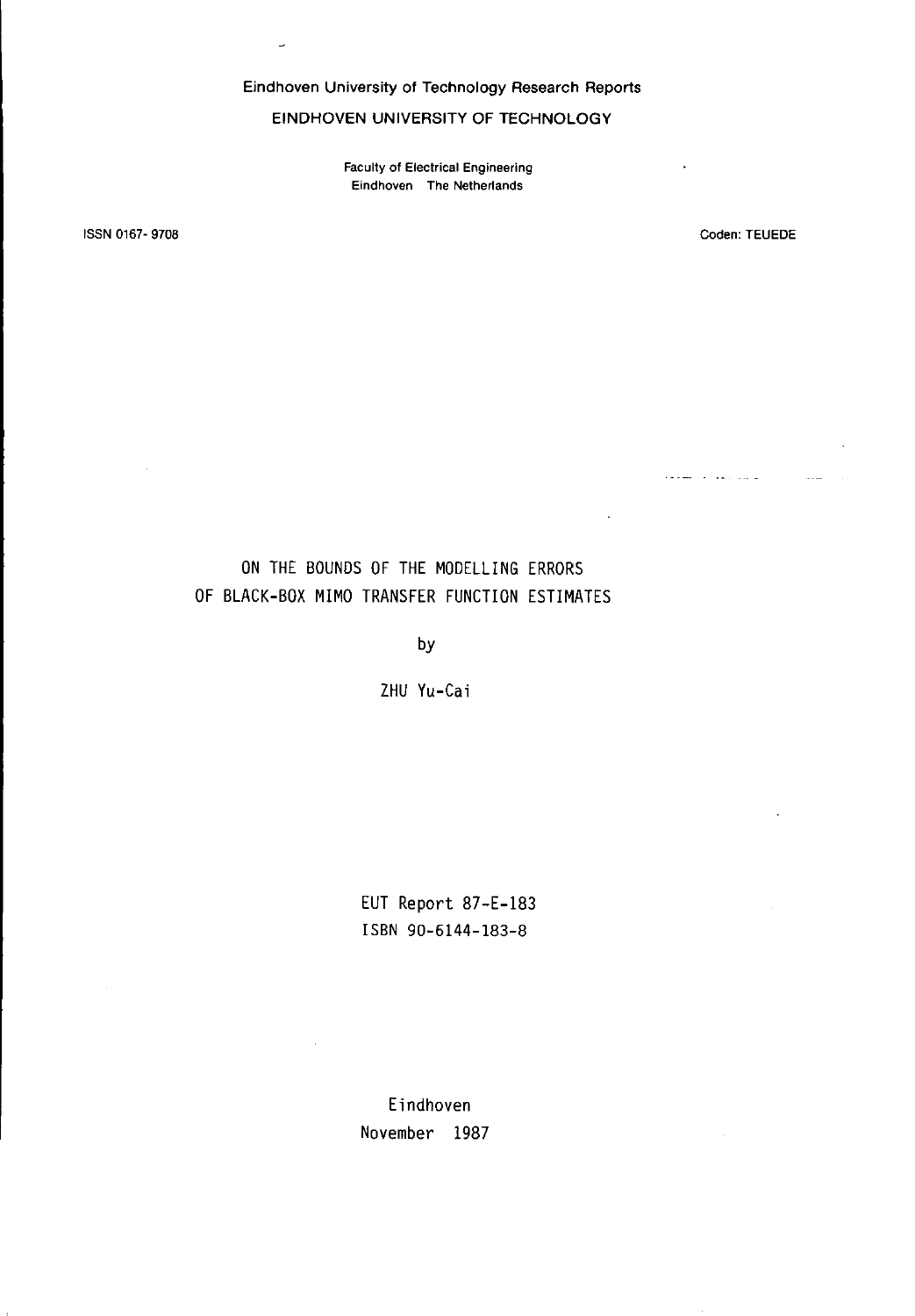## 关于黑盒子多重管传递函数估计误差的上界

朱豫才

中国西安交通大学留学生

CIP-GEGEVENS KONINKLIJKE BIBLIOTHEEK, DEN HAAG

Zhu Yu-Cai

On the bounds of the modelling errors of black-box MIMO transfer function estimates / by Zhu Yu-Cai. - Eindhoven: University of Technology, Faculty of Electrical Engineering. - Fig. - (EUT report, ISSN 0167-9708; 87-E-183) Met lit. opg., **reg.**  ISBN 90-6144-183-8 SISO 656 UDC 519.71.001.3 NUGI 832 Trefw.: systeemidentificatie.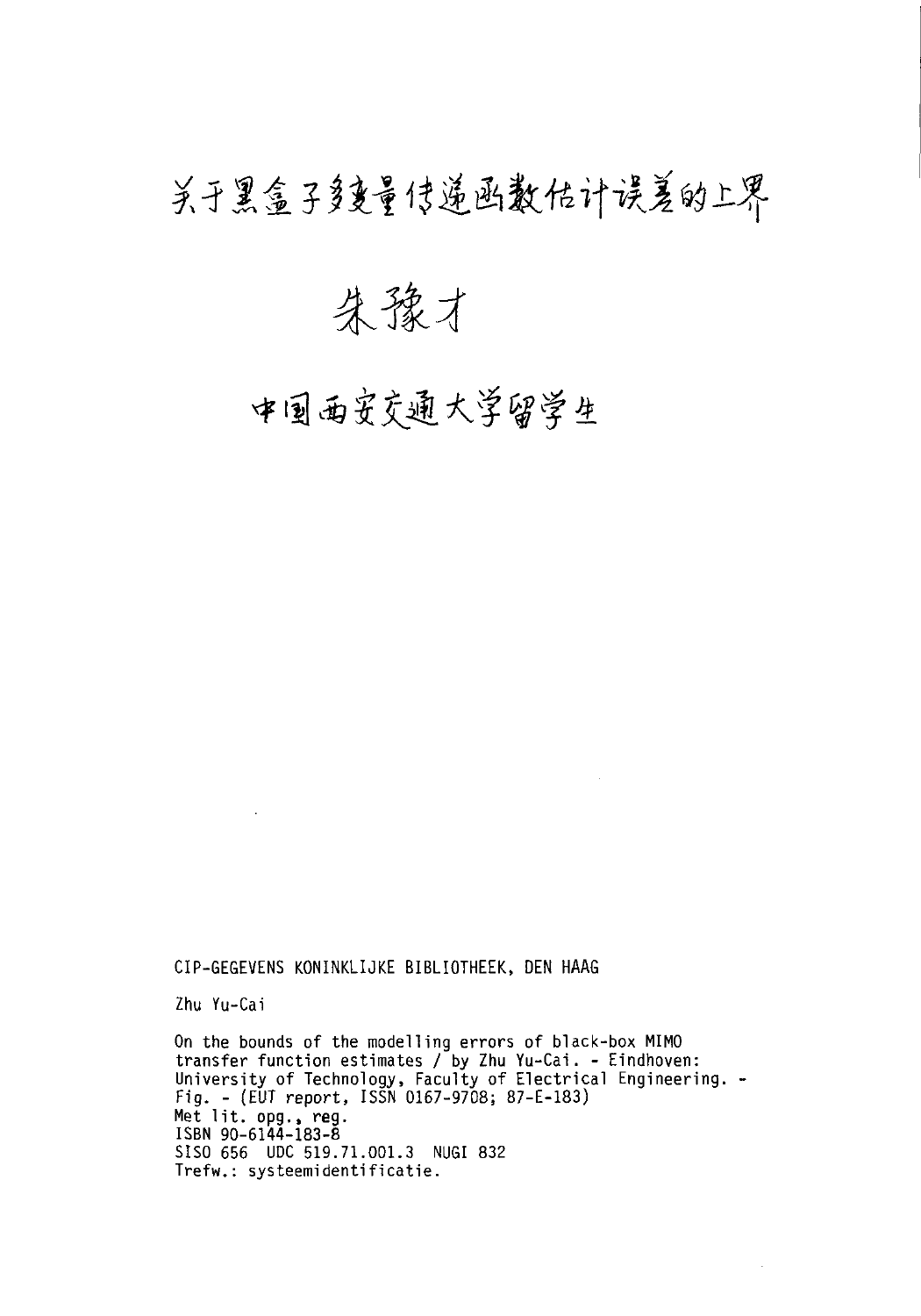#### **CONTENTS**

|    | Abstract                                                                         | 1                    |
|----|----------------------------------------------------------------------------------|----------------------|
| 1. | Introduction                                                                     | 2                    |
| 2. | The asymptotic theory<br>2.1 Markov parameter model set<br>2.2 Spectral analysis | 4<br>5<br>11         |
| 3. | The algorithms<br>3.1 Algorithm 1<br>3.2 Algorithm 2<br>3.3 Numerical test       | 14<br>14<br>16<br>18 |
| 4. | Other forms of Bounds                                                            | 19                   |
| 5. | Conclusions                                                                      | 25                   |
|    | Acknowledgement                                                                  | 26                   |
|    | References                                                                       | 27                   |

#### **Addres of the author:**

**ir. ZHU Yu-cai Measurement and Control Group Faculty of Electrical Engineering Eindhoven University of Technology**  P.O. Box **513**  5600 MB Eindhoven **The Nether lands**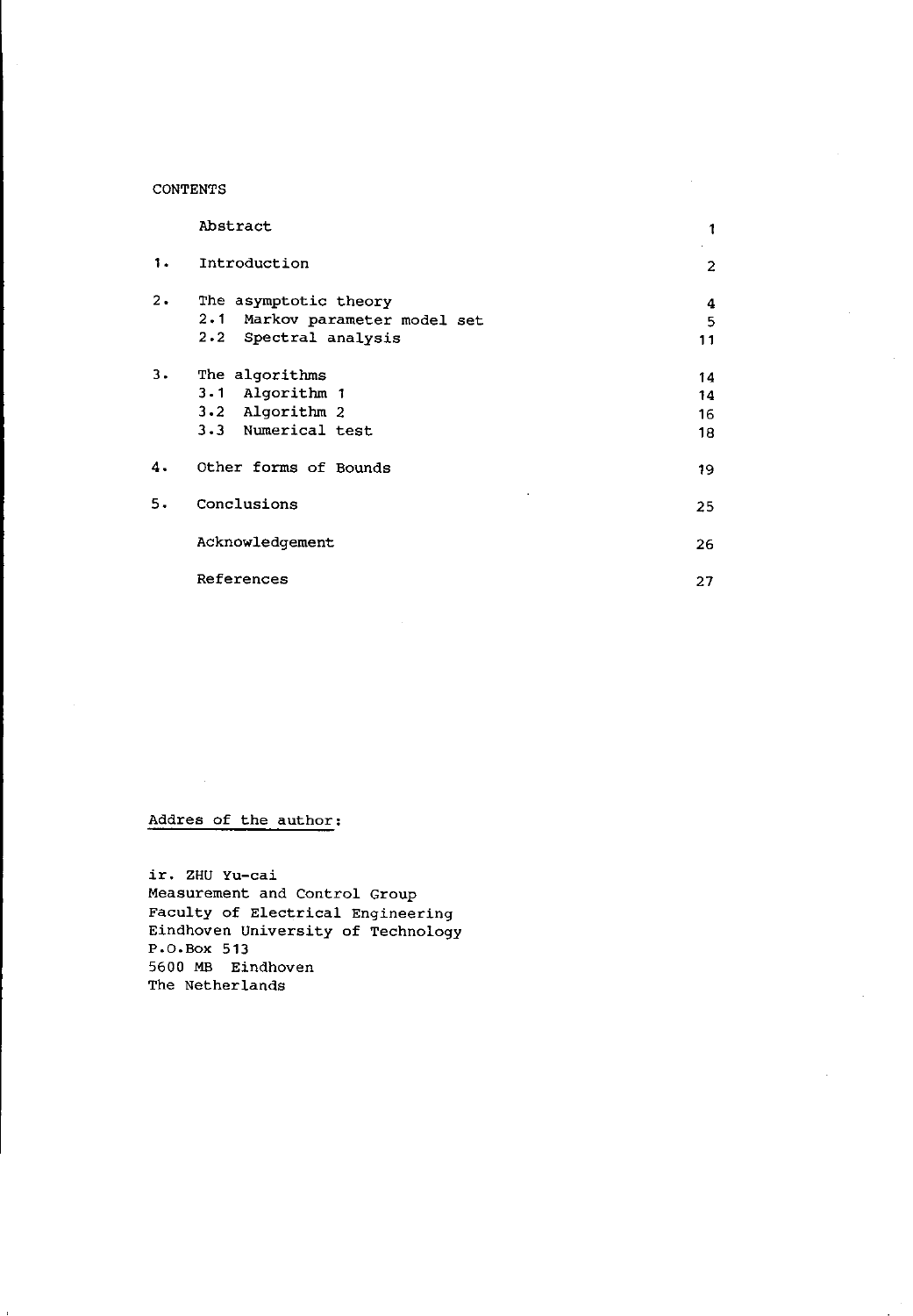#### ON THE BOUNDS OF THE MODELLING ERRORS OF BLACK-BOX MIMO TRANSFER FUNCTION ESTIMATES

#### Y.C. Zhu

Abstract: This work attempts to solve the following problem: Derive a suitable description of the modelling errors (model uncertainty) of MIMO transfer function models which are obtained by black-box identification; this description must supply the quantitative information required for robustness study of the feedback system where the black-box model is used for the controller design.

An upper bound of modelling errors will be estimated. We shall refer to the asymptotic theory on the properties of black-box transfer function estimates, developed recently by Ljung and Yuan. Their theory shows that the transfer function estimates are consistent, the errors of the estimates are asymptotically joint normal, with a very simple expression for their covariances. In this paper, their results will be extended to cases where spectral analysis is used. Based on this theory, a bound of (additive) modelling errors *is* defined as the sum of the absolute value of the bias part and the 3c bound of the variance (random) part of the modelling errors. Algorithms are proposed for the computations; a numerical test *is* performed to validate.the theory. The bounds for other forms of the modelling errors will also be derived from the bound matrix we have obtained.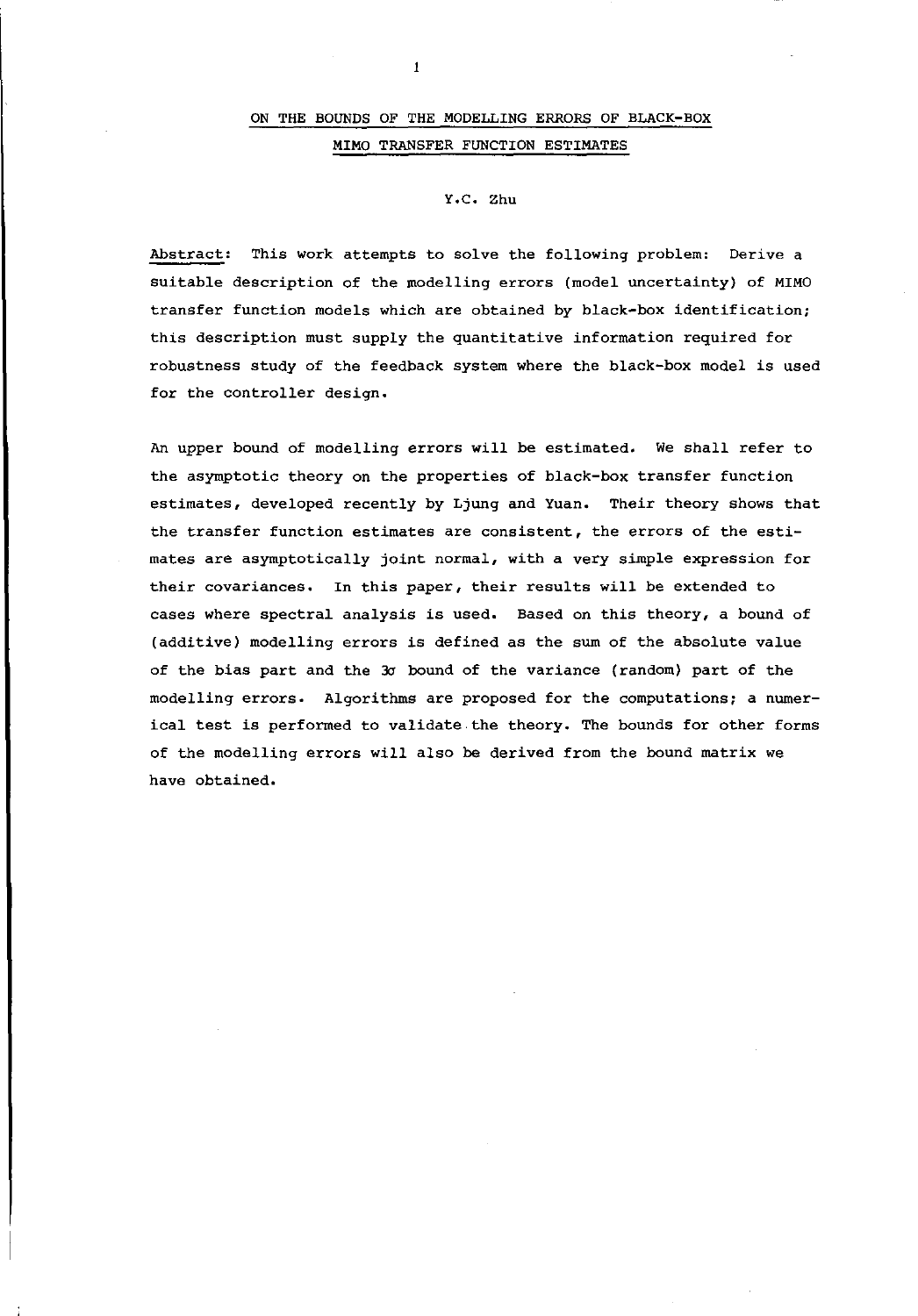#### $\mathbf{1}$ **INTRODUCTION**

**Robustness of a feedback controlled system has significant importance for engineering applications of identification and control theory. In order to apply the theory for robust controller design, one needs not only** a **nominal model of the process (plant), but also a suitable description of the modelling errors (model uncertainty).** 

**Denote cfJ (:iw) as the true frequency responses of a multi-input multi**output (MIMO) process, and  $G(i\omega)$  as the nominal model; denote  $g_{\bf i\ j}^0(i\omega)$  and  $\hat{g}_{\texttt{i}\texttt{j}}(\texttt{i}\omega)$  as the (i,j) elements of  $\mathcal{G}^0$  (i $\omega$ ) and  $\hat{G}(\texttt{i}\omega)$  respectively.

**Then, cfJ (iw) can be represented as** 

$$
G^{0}(\text{im}) = \hat{G}(\text{im}) + \Delta_{\mathbf{a}}G(\text{im})
$$
 (1.1)

where  $\Delta$ <sub>,</sub> $G(i\omega)$  are the additive modelling errors (perturbation); **or as** 

$$
G^{0}(\text{im}) = G(\text{im}) \left[ I + \Delta_{m} G(\text{im}) \right]
$$
 (1.2)

where  $\Delta_{\mathfrak{m}}G(i\omega)$  are the multiplicative modelling errors (perturbation). **There are other ways to define the modelling errors, but (1.1) and (1.2) are most frequently used. Similarly, for the element of** *GP(iw),* **we have** 

$$
g_{\mathtt{i}\mathtt{j}}^{0}(\mathtt{i}\omega) = \hat{g}_{\mathtt{i}\mathtt{j}}(\mathtt{i}\omega) + \Delta_{\mathtt{a}}g_{\mathtt{i}\mathtt{j}}(\mathtt{i}\omega)
$$
 (1.3)

where  $\Delta_{a} g_{i,i}(\omega)$  are called element additive modelling errors and

$$
q_{\text{i}j}^{0}(i\omega) = \hat{q}_{\text{i}j}(i\omega) [1 + \Delta_{\text{m}}q_{\text{i}j}(i\omega)] \qquad (1.4)
$$

where  $\Delta_{m}g_{i,i}(\omega)$  are called element multiplicative modelling errors. Note that  $\bar{\Lambda}_a g_{i,j}(\mathrm{i}\omega)$  are precisely the elements of  $\bar{\Lambda}_a G(\mathrm{i}\omega)$ ; but  $\bar{\Lambda}_m g_{i,j}(\mathrm{i}\omega)$ are not the elements of  $\Delta_{\mathfrak{m}} G(\mathfrak{m})$ .

**In general, it is difficult to determine the modelling errors exactly. Recent theoretical results have shown that an upper bound of the model-**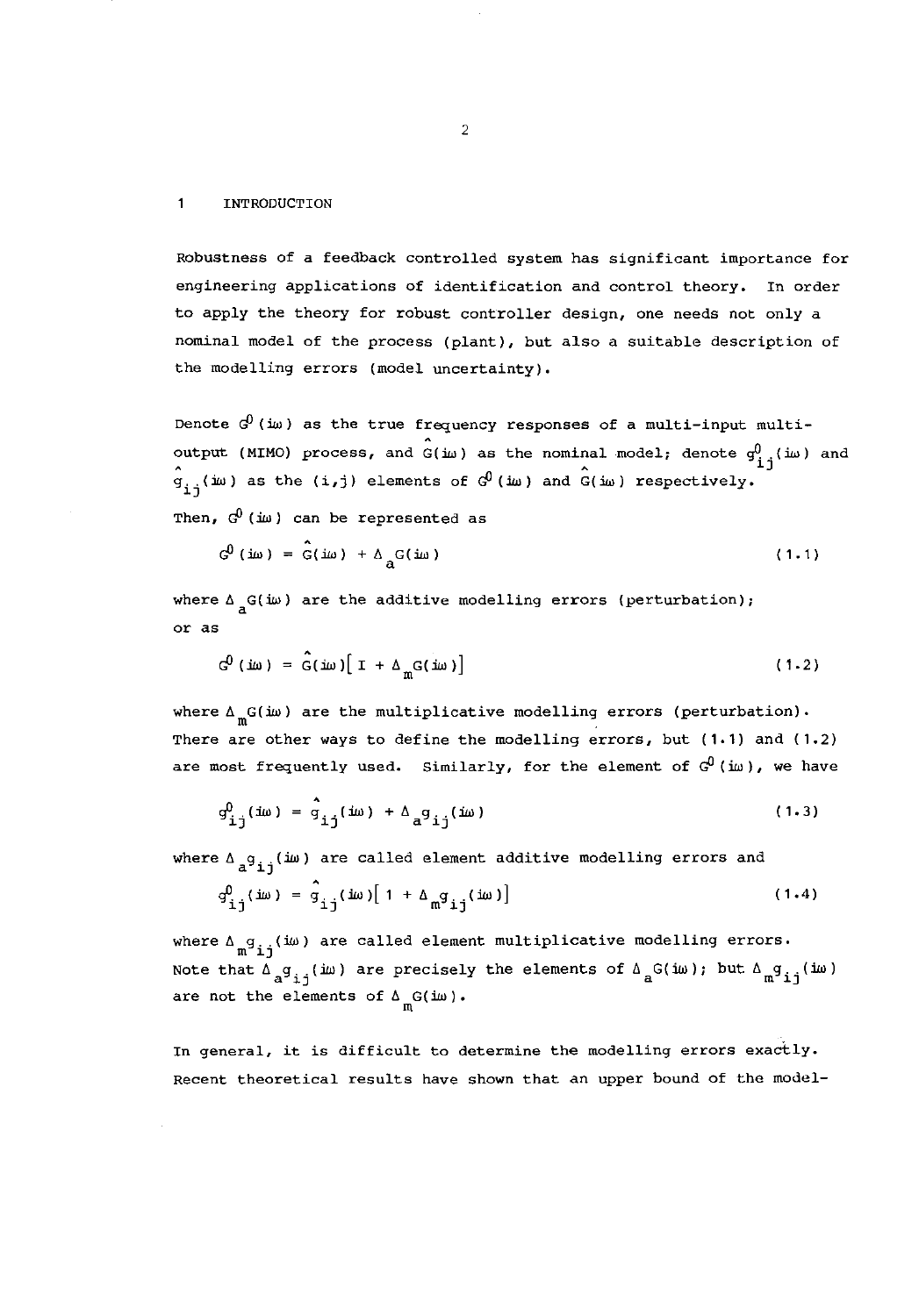**ling errors** *is* **needed for studying the robustness of a feedback system;**  cf. Doyle and stein (1981), OWens and Chotai (1984) and Vidyasagar (1985). But how to obtain this bound is still an open problem.

This work attempts to tackle the problem: we estimate the upper bounds of **the modelling errors when the black-box identification technique has been used to obtain the nominal model of a MIMO process which is assumed to be linear time-invariant.** 

**The work will concentrate on deriving a bound for element additive modelling errors.** 

Briefly, the idea is the following:

- **The modelling error**  $\Delta$  $_{\mathbf{a}}$ **g<sub>ij</sub>(iw) can be considered as a random variable, due to the assumption that the disturbance of the real process (plant) is a stochastic process.**
- $\Delta$   $_{a}$ g $_{ij}$ ( $i\omega$ ) is the sum of the bias part and the random (variance) part

$$
\Delta_{a}g_{\mathbf{i}\mathbf{j}}(\mathbf{i}\omega) = E[\Delta_{a}g_{\mathbf{i}\mathbf{j}}(\mathbf{i}\omega)] + [\Delta_{a}g_{\mathbf{i}\mathbf{j}}(\mathbf{i}\omega) - E[\Delta_{a}g_{\mathbf{i}\mathbf{j}}(\mathbf{i}\omega)]]
$$
 (1.5)

Prove that the variance part is asymptotically normal, with a variance  $\sigma(\omega)$ . Then

$$
|\Delta_{a}g_{ij}(iw) - E[\Delta_{a}g_{ij}(iw)]| < 3\sigma(\omega)
$$
 w.p. 99.7% (1.6)

Denote UB<sub>ij</sub>( $\omega$ ) as an upper bound of  $\Delta_{a}^{q}g_{ij}$ ( $i\omega$ ) such that

$$
|\Delta_{a}g_{ij}(i\omega)| \leftarrow \text{UB}_{ij}(\omega) \qquad \qquad \text{for } i \in [0,\infty]
$$

and finally, let

$$
UB_{ij}(\omega) = |E[\Delta_{a}q_{ij}(i\omega)]| + 3\sigma(\omega)
$$
 (1.8)

**In section 2, the asymptotic theory of black-box identification is presented.** Based on this theory, in section 3, a bound of  $\Delta_{\mathbf{a}}^{\mathbf{g}}\mathbf{g}_{\mathbf{i}\,\mathbf{j}}^{\mathbf{j}}$  (iw) is de**fined and computing algorithms are proposed. In section 4, other forms of bounds are derived. Conclusions and remarks are given in section 5.**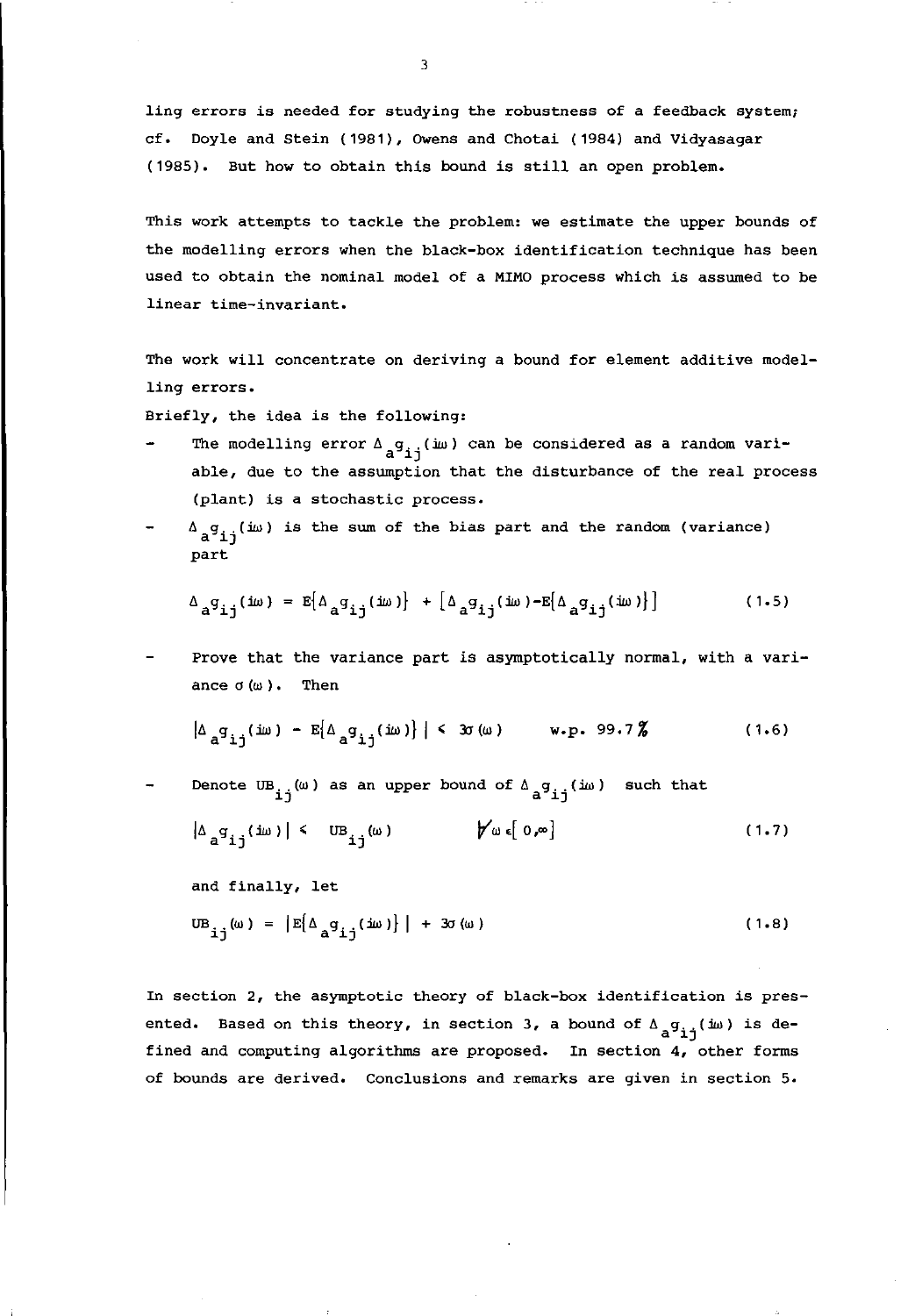#### 2 THE ASYMPTOTIC THEORY

In recent years, many sophisticated time domain parametric identification methods have been developed. Most of these techniques can be classified in the family of prediction error methods. Very recently, Ljung and Yuan developed an asymptotic theory on the frequency properties of the prediction error models; cf. Ljung and Yuan (1985), Ljung (1985), and Yuan and Ljung (1984). This theory not only gives us much insight into identification, but also has practical importance, due to the fact that the results have very simple expressions. We shall present this theory for the Markov parameter (impulse response) model set, and then extend the theory for spectral analysis.

Consider a process with m inputs and p outputs. A general linear timeinvariant discrete model for the relationship between inputs and outputs can be written

$$
y(t) = \sum_{k=1}^{\infty} G(k) u(t-k) + v(t)
$$
 (2.1)

where  $y(t)$  is a p-dimensional column output vector at time t;  $u(t)$  is an m-dimensional column input vector at time t;  ${G(k)}$  is a sequence of  $p \times m$  matrices; and  $\{v(t)\}$  is assumed to be a p-dimensional stationary stochastic process with zero mean values. When the delay operator  $q^{-1}$  is introduced as

$$
q^{-1} u(t) = u(t-1)
$$

the model (2.1) can also be written

$$
y(t) = G(q^{-1})u(t) + v(t)
$$
 (2.2)

where

$$
G(q^{-1}) = \sum_{k=1}^{\infty} G(k)q^{-k}
$$
 (2.3)

The transfer function matrix for the model is then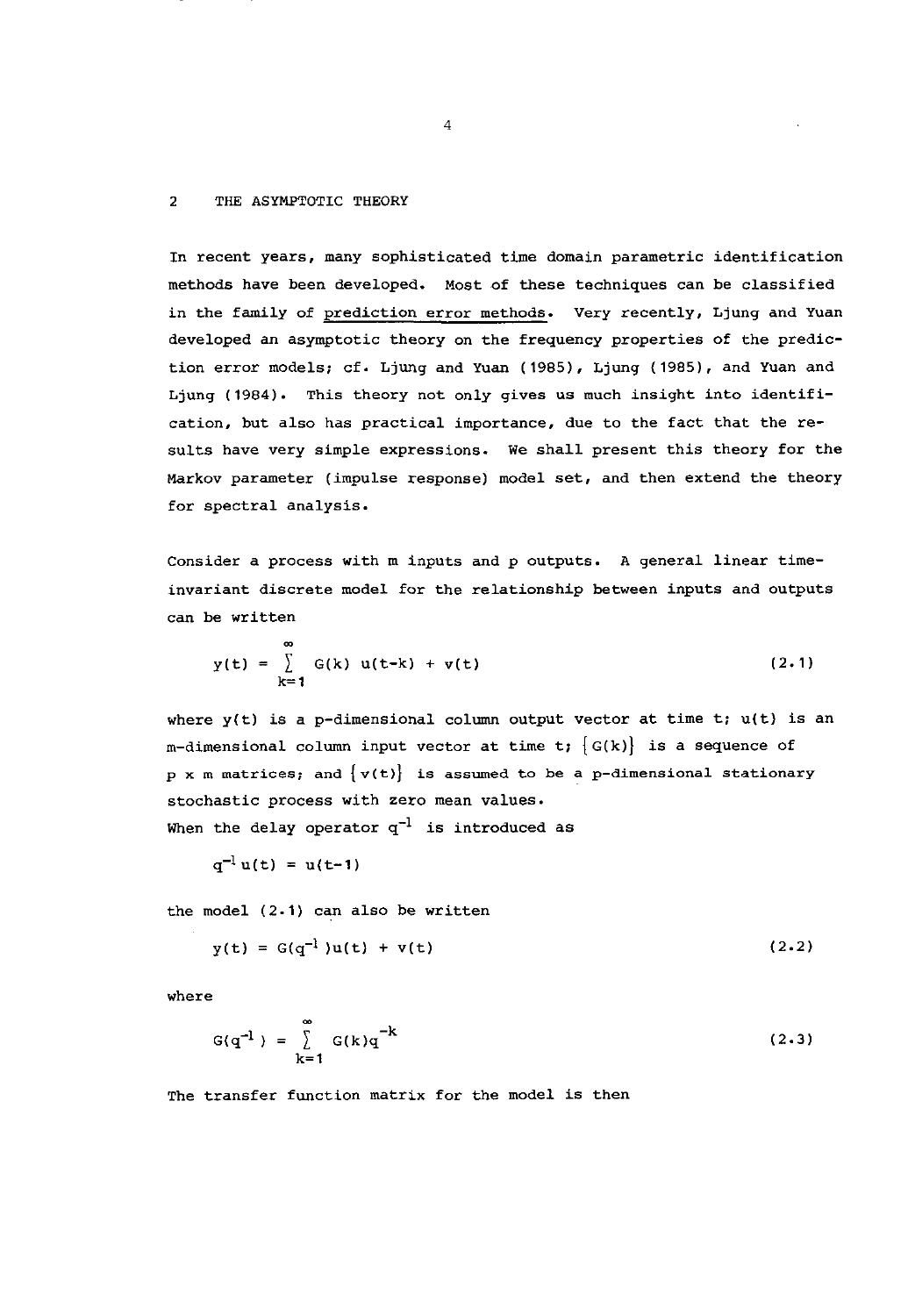$$
G(e^{i\omega}) = \sum_{k=1}^{\infty} G(k) \cdot e^{-ik\omega} \qquad \qquad \pi \leq \omega \leq \pi \qquad (2.4)
$$

Note that we use  $G(e^{i\omega})$  instead of  $G(i\omega)$  to indicate discrete models. **The real process is assumed to be linear time-invariant, with** 

$$
G^{0} (e^{i\omega}) = \sum_{k=1}^{\infty} G^{0}(k) \cdot e^{-ik\omega} \qquad \qquad \pi \leq \omega \leq \pi \qquad (2.5)
$$

**being the true transfer function matrix.** 

Suppose that the input-output data have been collected from the real **process until time N:** 

$$
Z^{N}:\left\{y(1), u(1), ..., y(N), u(N)\right\}
$$
 (2.6)

Then the problem is twofold: firstly to estimate the transfer function matrix from data set  $\overline{z}^N$ ; secondly to assess the modelling errors defined **in section 1.** 

#### 2.1 Markov Parameter Model Set

**Basically the estimation of a transfer function is a non-parametric problem. In practice, however, the estimation is carried out via a finitedimensional parameter vector, so the techniques are parametrical. But the parameters are only the vehicles for arriving at a transfer function estimate. The validation** *is* **done** *in* **the frequency domain.** 

**One of the parametrizations** *is* **the Markov parameter model (finite impulse response), given by** 

$$
G^{n}(q,\theta) = \sum_{k=1}^{n} G_{k}q^{-k}
$$
 (2.7)

so

$$
G_k = G(k), k=1,\ldots,n
$$

*is* **a parametrization of model (2.1); and** 

$$
\theta^{n} = \begin{bmatrix} G_1 & G_2 & \cdots & G_n \end{bmatrix}^T \qquad \text{(an (mn) x p matrix)} \tag{2.8}
$$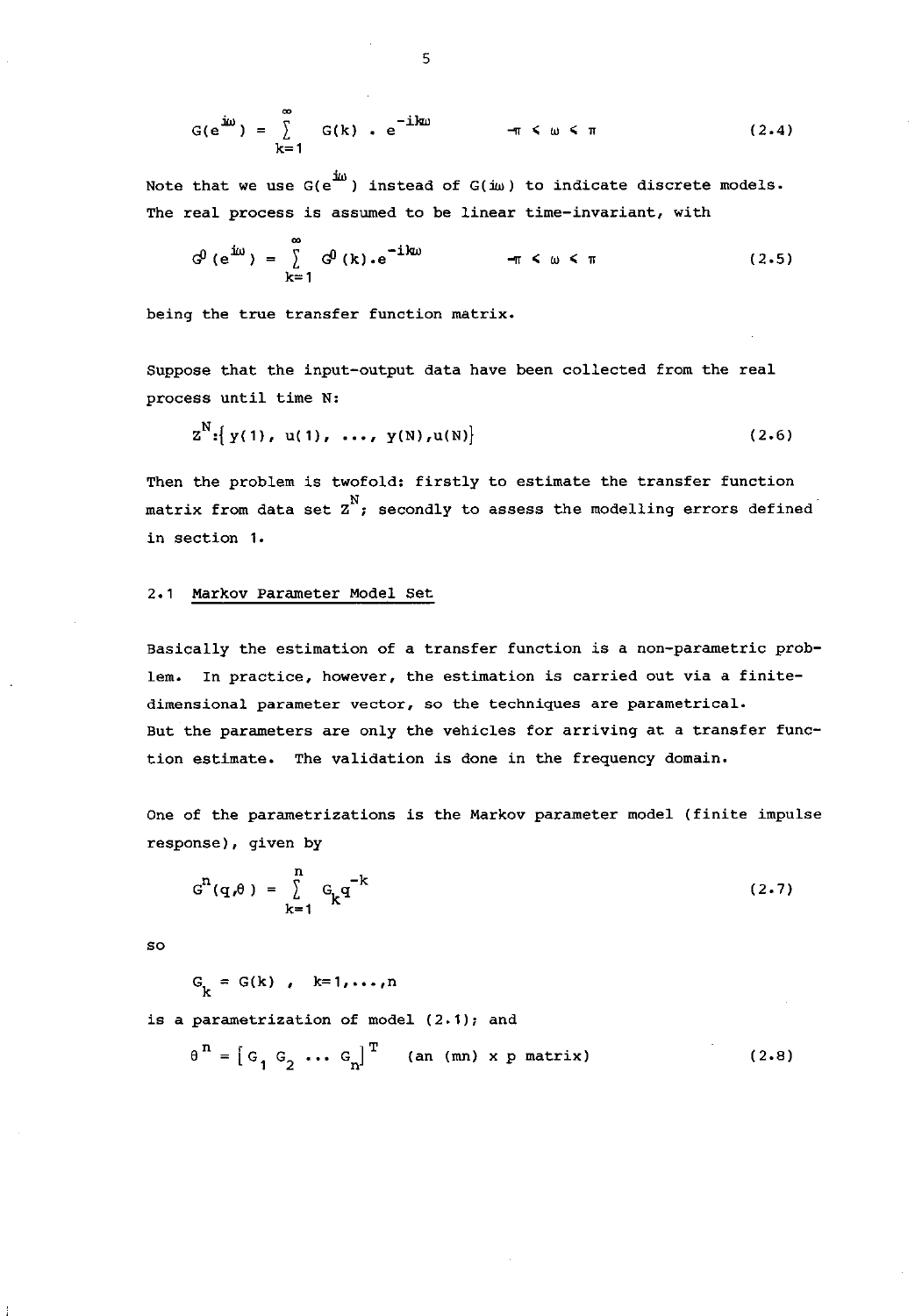where  $\theta$ <sup>n</sup> is the parameter matrix and n is the order of the model. If n is big enough, this model set will give a good transfer function estimate, in the sense of a small bias, which is

$$
G_N^n(e^{i\omega}) = \sum_{k=1}^n G_k \cdot e^{-ik\omega} \qquad \qquad \pi \leq \omega \leq \pi \qquad (2.9)
$$

If the objective is to estimate  $G_N^n(e^{i\omega})$ , rather than to determine  $\theta^n$ , it is natural to let the order n depend on N, *i.e.* n=n(N}.

For black-box models, the "best" order will tend to infinity as N tends to infinity.

If we introduce

$$
\phi(t) = \begin{bmatrix} u(t-1) \\ u(t-2) \\ \vdots \\ u(t-n) \end{bmatrix} \qquad \qquad ((mn) \times 1 \text{ vector}) \qquad (2.10)
$$

the model can be rewritten as

$$
y(t) = (\theta^{n})^{T} \phi(t) + \hat{v}(t)
$$
 (2.11)

where  $\{\hat{v}(t)\}$  +  $\{v(t)\}$  as  $n \rightarrow \infty$ .

Let us introduce the parameter vector  $\eta$ 

$$
\eta^{\mathbf{n}} = \text{col}[(\theta^{\mathbf{n}})^{\mathbf{T}}] \qquad \text{((mpn) x 1 vector)} \tag{2.12}
$$

where co1(.) denotes the column operator which stacks the columns of the matrix on top of each other.

Then

$$
(\theta^{n})^{T} \phi(t) = col[(\theta^{n})^{T} \phi(t)] = [\phi^{T}(t) \otimes I_{p}] \cdot col[(\theta^{n})^{T}]
$$

$$
= [\phi^{T}(t) \otimes I_{p}] n^{n}
$$
(2.13)

where  $\pmb{\otimes}$  denotes Kronecker products;  $\texttt{I}_{\texttt{p}}$  is a p x p identity matrix.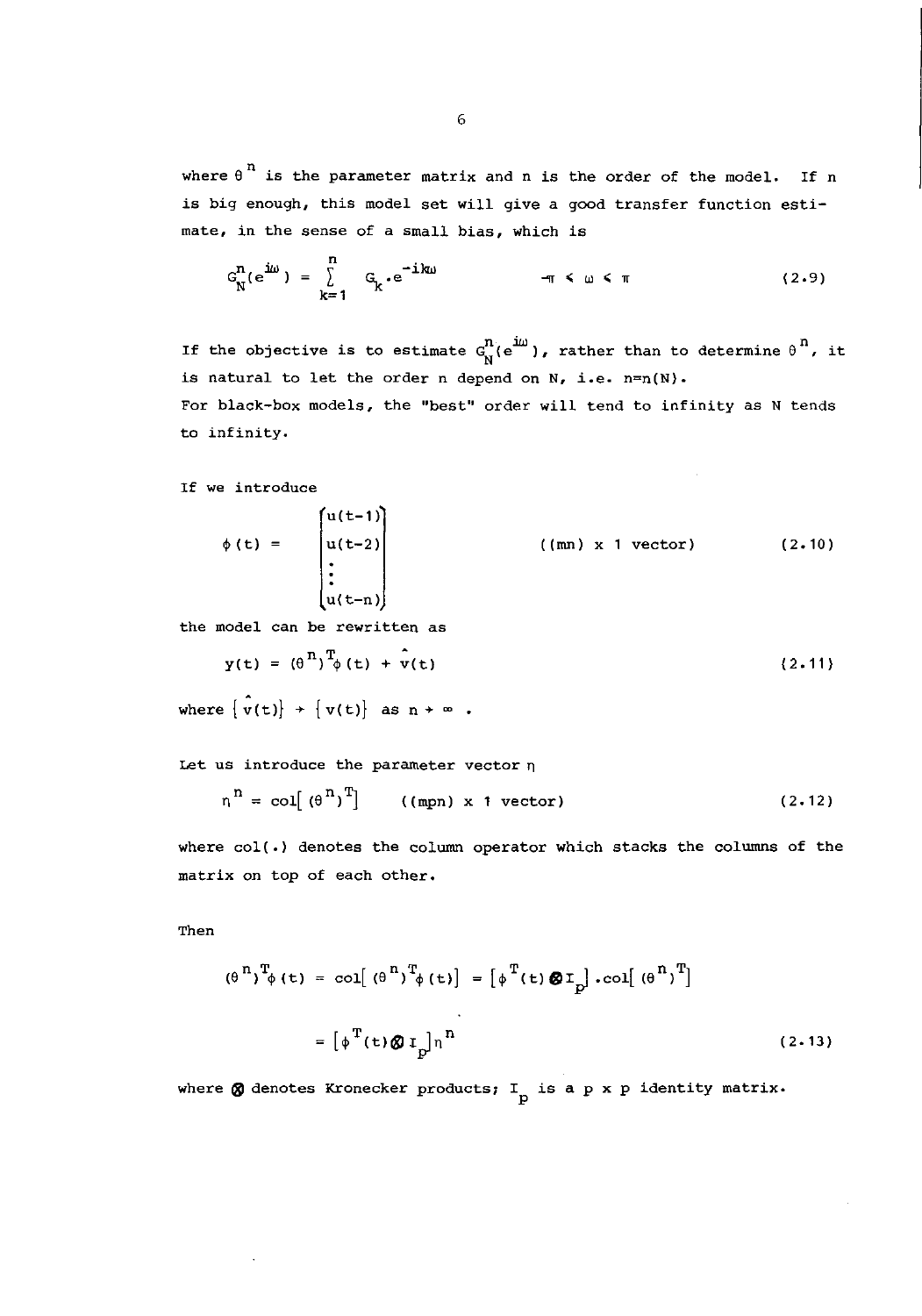Let  $A = (a_{ij}), B = (b_{ij})$  be m x n and p x r matrices, then the Kronecker product of A and B *is* defined as

$$
A \otimes B = \begin{bmatrix} a_{11}^{B} & a_{12}^{B} & \cdots & a_{1n}^{B} \\ \vdots & \vdots & \ddots & \vdots \\ a_{m1}^{B} & \cdots & \cdots & a_{mn}^{B} \end{bmatrix}
$$
 (2.14)

**and the second** equality *in* (2.13) *is* the property **of Kronecker products.** 

The parameters of  $\theta$  can be estimated by the well known prediction error **method, which minimizes the sum of the squared prediction errors associated with a parametrization of the model (2.1). If the parametrization**  is given in (2.7) and (2.8), and no further assumption about  $\{v(t)\}\$ is included *in* the model except that which *is* given *in* (2.1), then the prediction error method will take the form

$$
\hat{\eta}_{N}^{n} = \arg \min_{N} \frac{1}{N} \sum_{t=1}^{N} \epsilon^{T} (t, \theta^{n}) \epsilon (t, \theta^{n})
$$
\n(2.15)

 $\epsilon(t,\theta) = y(t) - G(q,\theta)u(t)$ 

$$
= y(t) - \left[ \phi(t) \mathcal{Q} I_p \right] \cdot \eta^n \tag{2.16}
$$

The estimate  $\hat{n}$  is the well-known linear least squares estimate

$$
\hat{\eta}_{N}^{n} = [R_{n}(N)]^{-1} \frac{1}{N} \sum_{t=1}^{N} \tilde{\phi}(t)y(t)
$$
 (2.17)

**where** 

$$
\widetilde{\phi}(t) = \phi(t) \mathcal{Q}I_p
$$

and

$$
R_{n}(N) = \frac{1}{N} \sum_{t=1}^{N} \widetilde{\phi}(t) \widetilde{\phi}^{T}(t)
$$

**The corresponding transfer function estimate is** 

$$
\hat{G}_{N}^{n}(e^{i\omega}) = \sum_{k=1}^{n} \hat{G}_{k} \cdot e^{-i k\omega} = (\hat{\theta}_{N}^{n})^{T} \cdot W(\omega)
$$
 (2.18)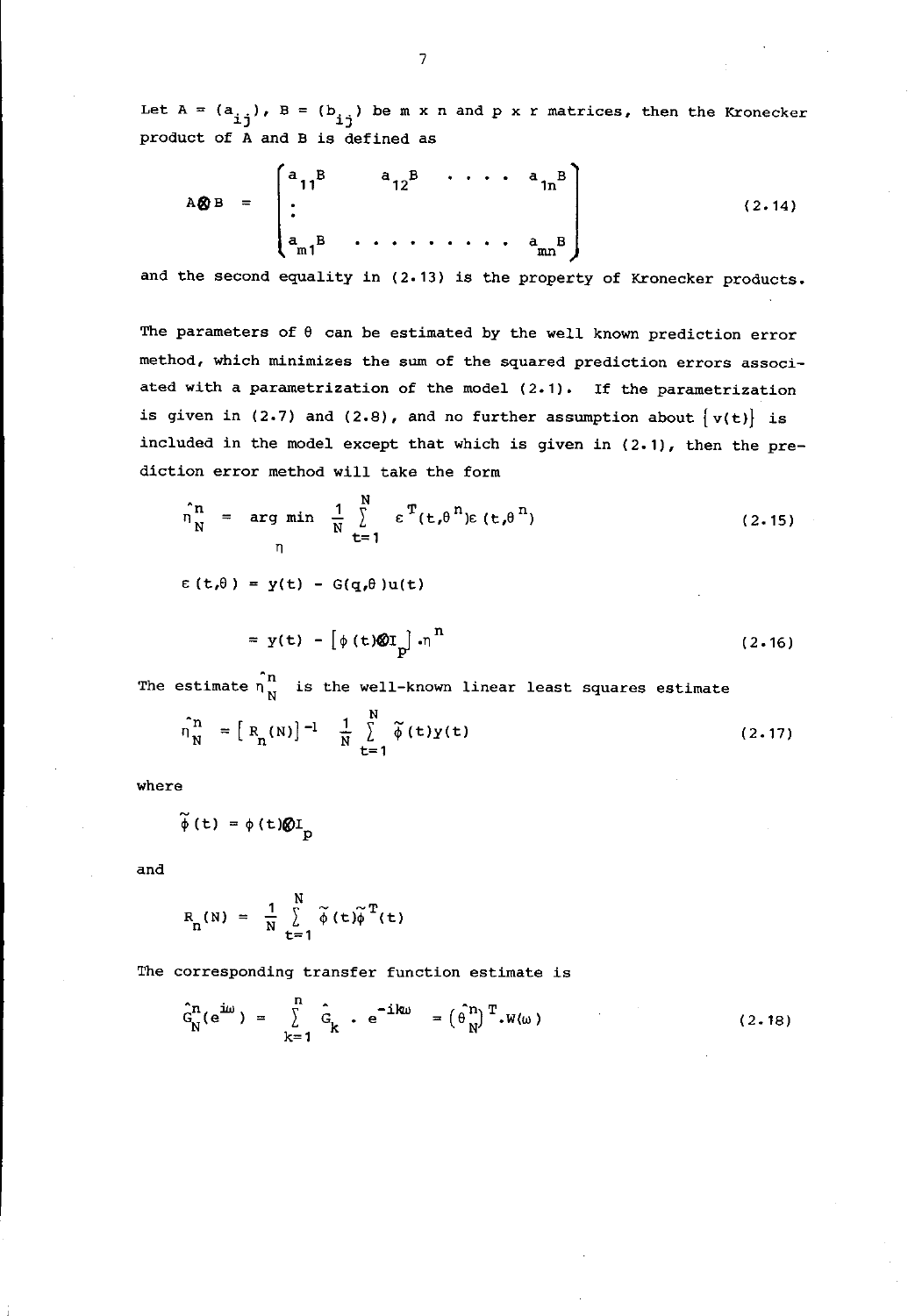where the parameters of  $\hat{\theta}^{\text{n}}_{N}$  are determined by (2.17) and

$$
W(\omega) = \begin{pmatrix} e^{-i\omega} \cdot I_m \\ e^{-2i\omega} \cdot I_m \\ \vdots \\ e^{-n i\omega} \cdot I_m \end{pmatrix}
$$
 (2.19)

#### **Formal assumptions:**

**The results on the properties of the estimate (2.18) are given under the following conditions:** 

*C1:* The real process is given by (2.5) and

$$
\sum_{k=1}^{\infty} k \cdot |g_{ij}^{0}(k)| < \infty, \qquad \forall i,j
$$

**(The real process is stable).** 

C2: 
$$
E[ v(t)v^T(t+\tau)] = R_v(\tau), \sum_{\tau=-\infty}^{\infty} |\tau| \cdot ||R_v(\tau)|| < \infty
$$

where E denotes the mean value expectation, and  $\|\cdot\|$  denotes the **matrix norm.** 

C3: 
$$
\Phi_{V}(\omega) = \sum_{T = -\infty}^{\infty} R_{V}(t) e^{-iT\omega}
$$
;  $\Phi_{V}(\omega) \mathbb{1} < c$   $\forall \omega$ .

$$
C4: \qquad v(t) = \sum_{k=0}^{\infty} H(k)e(t-k)
$$

**where {e(t)} is white noise with unitary covariance matrix, and uniformly bounded fourth moment, and** 

$$
\sum_{k=0}^{\infty} |h_{ij}(k)| < \infty \qquad \forall i,j
$$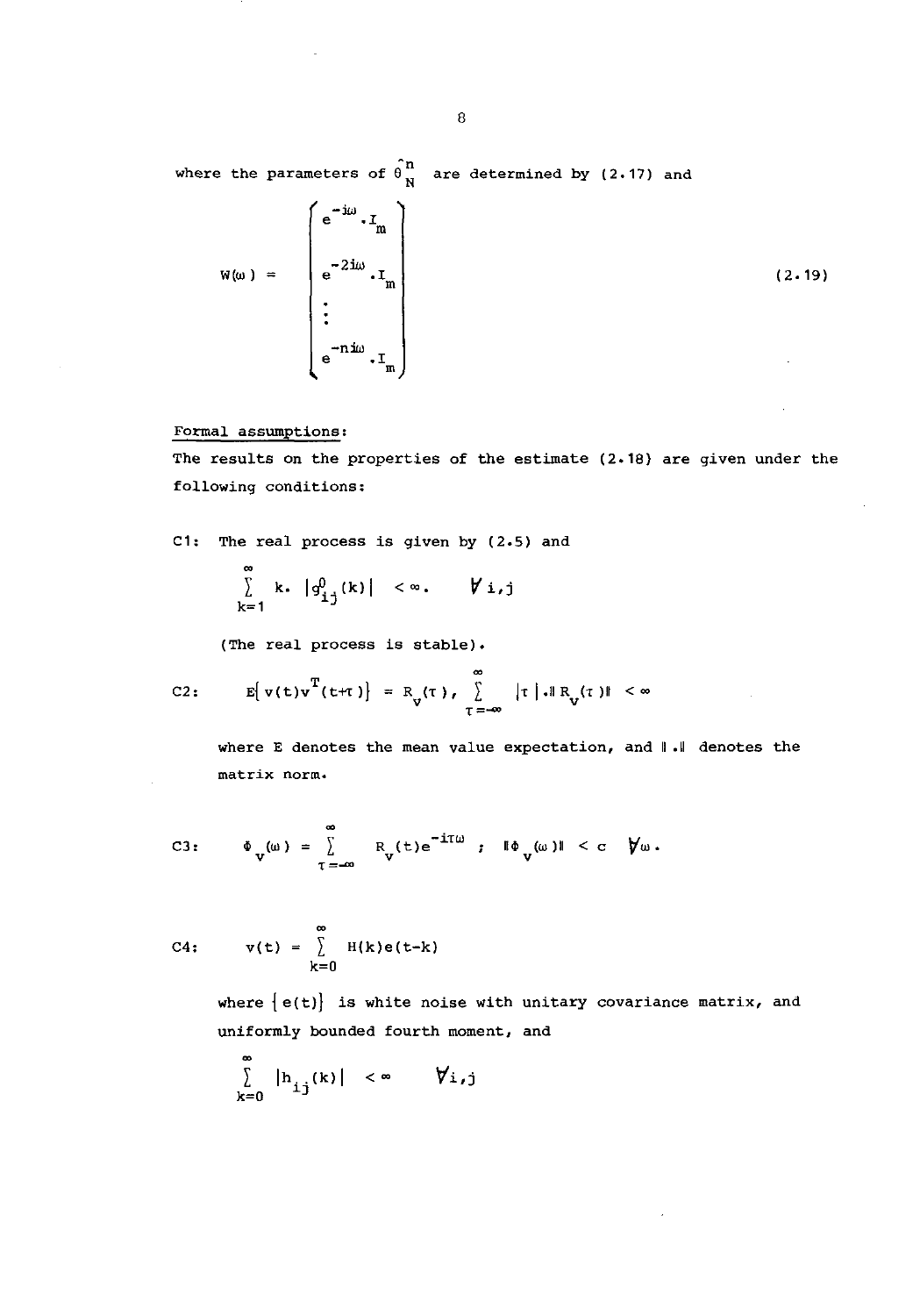Let

$$
R_{u}^{N}(\tau) = \frac{1}{N} \sum_{t=1}^{N} u(t) u^{T}(t+\tau)
$$
 (2.20)

$$
\Phi_{\mathbf{u}}^{\mathbf{N}}(\omega, n) = \sum_{\tau = -n}^{n} R_{\mathbf{u}}^{\mathbf{N}}(\tau) e^{-i\tau \omega}
$$
 (2.21)

C5: 
$$
\{u(t)\}\
$$
is independent of  $\{v(t)\}\$  and  $\|u(t)\| \leq c_1$   $\forall t$ 

$$
\text{C6:} \qquad \Phi_{\mathbf{u}}^{\mathbf{N}}(\omega,\mathbf{n}(\mathbf{N})) \rightarrow \Phi_{\mathbf{u}}(\omega) \qquad \text{as } \mathbf{N} \rightarrow \infty
$$

$$
c_2 > \mathbb{I} \Phi_u(\omega) \mathbb{I} > \delta > 0 \qquad \forall \omega
$$

C8: 
$$
\frac{1}{\sqrt{n(N)}} \sum_{\tau=-2n(N)}^{2n(N)} |\tau| \mathbb{R}^{N}_{\mathbf{u}}(\tau)| + 0 \text{ as } N \to \infty
$$

C9: 
$$
\lambda_{\min}(\Phi_u(\omega)) > \delta > 0
$$
  $\forall \omega$ 

where  $\lambda_{\text{min}}(A)$  denotes the smallest eigenvalue of the matrix A.

 $\sim$ 

C10: 
$$
n(N) \rightarrow \infty
$$
 as  $N \rightarrow \infty$ 

C11: 
$$
n^2(N)/N + 0
$$
 as  $N \rightarrow \infty$ 

C12: 
$$
\sum_{k=1}^{\infty} (n(k^2)/k)^2 < \infty
$$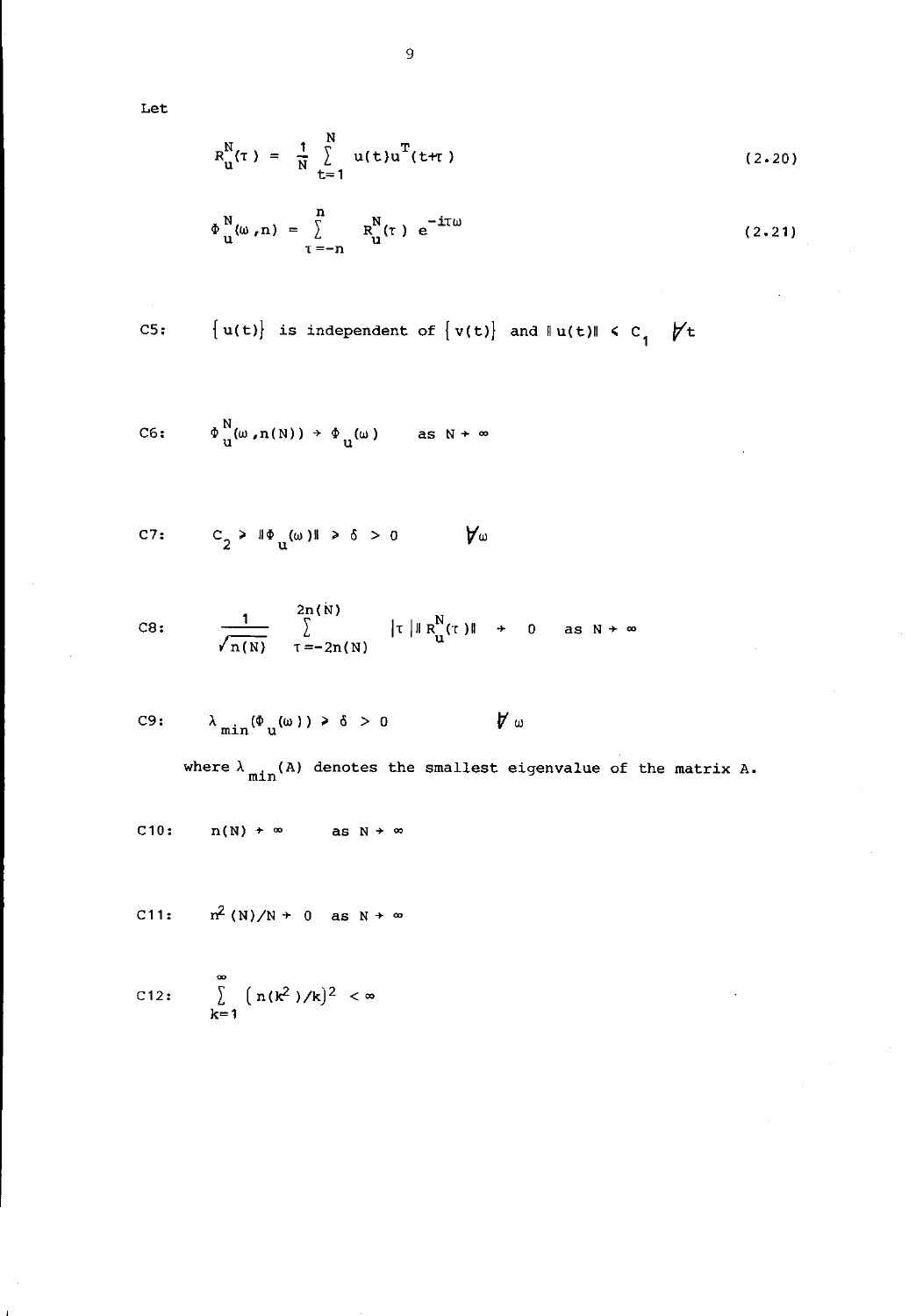Theorem 2.1: Consider the transfer function estimate  $G_{N}^{n}(e^{100})$  defined in (2.17) and (2.18). Denote

$$
\hat{\mathcal{G}}_{N}^{n}(e^{i\omega}) = \text{col } \hat{G}_{N}^{n}(e^{i\omega}), \quad \hat{\mathcal{G}}_{0}^{0}(e^{i\omega}) = \text{col } \hat{G}_{0}(e^{i\omega})
$$

Assume that C1 - C12 hold. Then

Assume that C1 - C12 hold. Then  
\n
$$
= \mathbb{I} \big[ \mathbb{G}^0 \big( e^{i\omega} \big) - \mathbb{E} \big[ \mathbb{G}^{\mathbb{D}}_N (e^{i\omega}) \big] \mathbb{I} + 0
$$
\nas N +  $\infty$  (2.22)

**(Consistent estimate) where 11.11 means the matrix norm.** 

$$
-\frac{N}{n(N)} \text{ cov}[\hat{\mathcal{G}}_{N}^{n}(e^{j\omega})] + \Phi_{\mathbf{u}}^{-1}(\omega) \hat{\mathcal{G}} \Phi_{\mathbf{v}}^{T}(\omega) \text{ as } N \to \infty \qquad (2.23)
$$

**(Asymptotic covariance)** 

$$
- \sqrt{\frac{N}{n(N)}} \left[ \hat{\mathcal{G}}_N^n(e^{i\omega}) - E[\hat{\mathcal{G}}_N^n(e^{i\omega})] \right] \quad \text{as} \quad N(0, \Phi_u^{-1}(\omega)) \mathcal{G}\Phi_v^T(\omega)) \tag{2.24}
$$

**(Asymptotic normal distribution)** 

**The proof of the asymptotic covariance can be found in Yuan and Ljung**  (1984); the consistency and asymptotic normality will follow the 8180 **case analogously as in Ljung and Yuan (1985).** 

**We now need the properties of each transfer function estimate; these**  follow directly from Theorem 2.1. Let

$$
\hat{G}_{N}^{n}(e^{i\omega}) = \left\{ \hat{g}_{i\,j}^{n}(e^{i\omega}) \right\} \qquad \qquad \forall i,j \qquad (2.25)
$$

**Corollary 2.1:** Consider the estimate  $\hat{g}_{i,i}^n(e^{j\omega})$ , as in (2.25). Assume that  $C1 - C12$  hold. Then

$$
-\left|g_{ij}^0(e^{i\omega})-E\left(g_{ij}^n(e^{i\omega})\right)\right|+0\qquad\text{as }N\to\infty\tag{2.26}
$$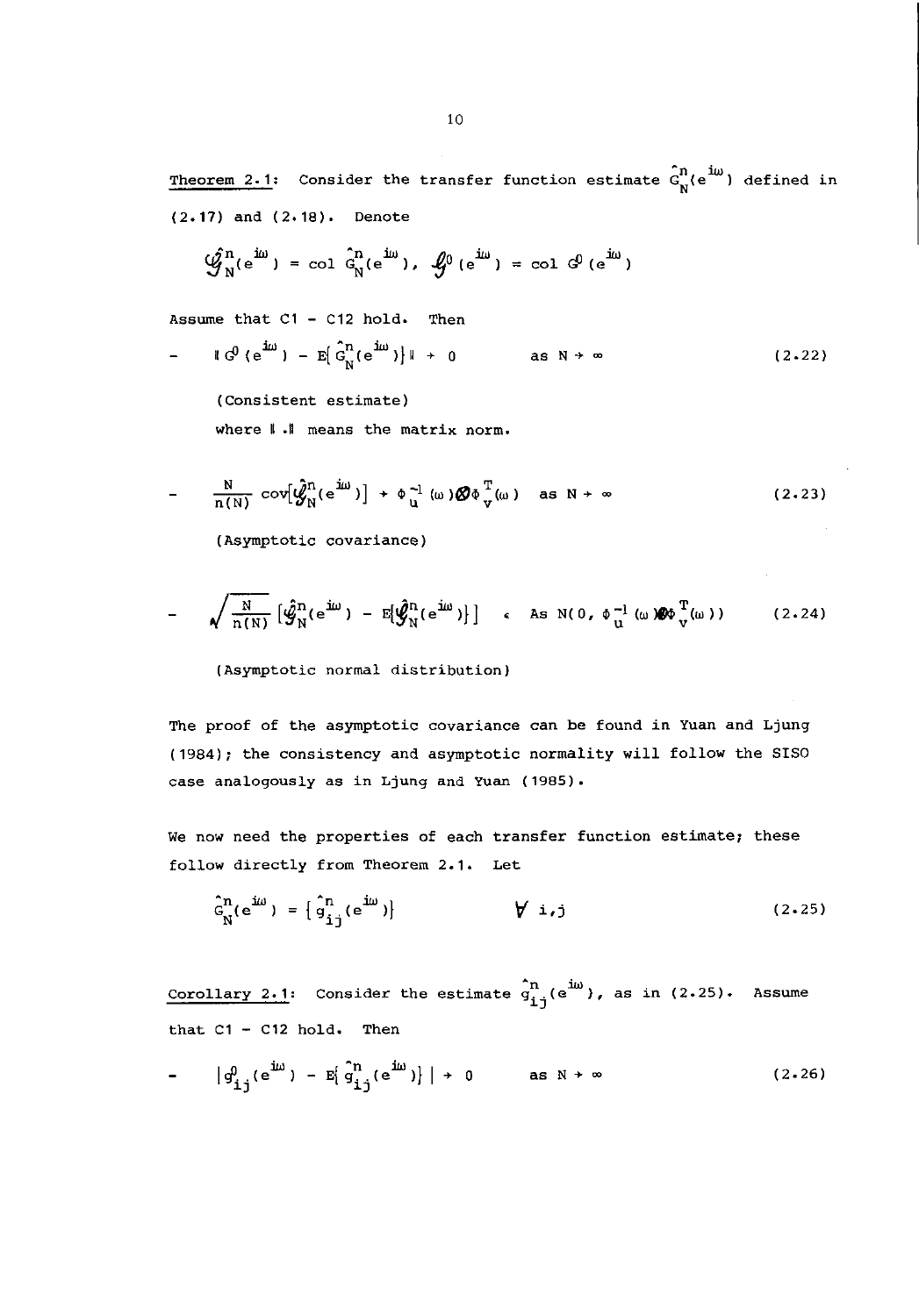$$
-\frac{N}{n(N)} \text{ var} \left[\hat{q}_{ij}^{n}(e^{i\omega})\right] + \left[\hat{\Phi}_{u}^{-1}(\omega)\right]_{jj} \cdot \hat{\Phi}_{v_{i}}(\omega) \text{ as } N \to \infty \qquad (2.27)
$$
  
\nwhere  $\left[\hat{\Phi}_{u}^{-1}(\omega)\right]_{jj}$  is the (j,j) element of  $\hat{\Phi}_{u}^{-1}(\omega)$ .  
\n
$$
-\sqrt{\frac{N}{n(N)}} \left[\hat{q}_{ij}^{n}(e^{i\omega}) - E\left[\hat{q}_{ij}^{n}(e^{i\omega})\right]\right] \leftarrow \text{As } N(0, \left[\hat{\Phi}_{u}^{-1}(\omega)\right]_{jj} \cdot \hat{\Phi}_{v_{i}}(\omega) \quad (2.28)
$$

From (2.27) we have

$$
\text{var } \hat{G}^n_{\underline{i}\, \underline{j}} \left( e^{\underline{i}\omega} \right) \approx \frac{n}{N} \left[ \Phi_u^{-1} \left( \theta \right) \right]_{\underline{j}\, \underline{j}} \Phi_{V_{\underline{i}}}(\omega) \tag{2.29}
$$

**This remarkably simple expression will have much practical importance. In this paper, for instance, this result is used to obtain a bound of the modelling errors.** 

#### 2.2 Spectral analysis

**For the estimation of transfer functions, the spectral analysis technique can be used. The transfer function matrix of a MIMO process can be** *esti*mated row by row. The i-th row of the transfer matrix can be estimated by the following steps:

**Calculate the auto- and cross-correlation functions:** 

$$
R_{u}^{N}(t) = \frac{1}{N} \sum_{t=1}^{N} u(t) u^{T}(t+T)
$$
 (m x m matrix)

$$
\tau = -n, ..., -1, 0, 1, ..., n \quad (2.30)
$$
  
\n
$$
R_{uy_i}^N(\tau) = \frac{1}{N} \sum_{t=1}^N u(t) y_i(t+\tau) \qquad (m \times 1 \text{ vector})
$$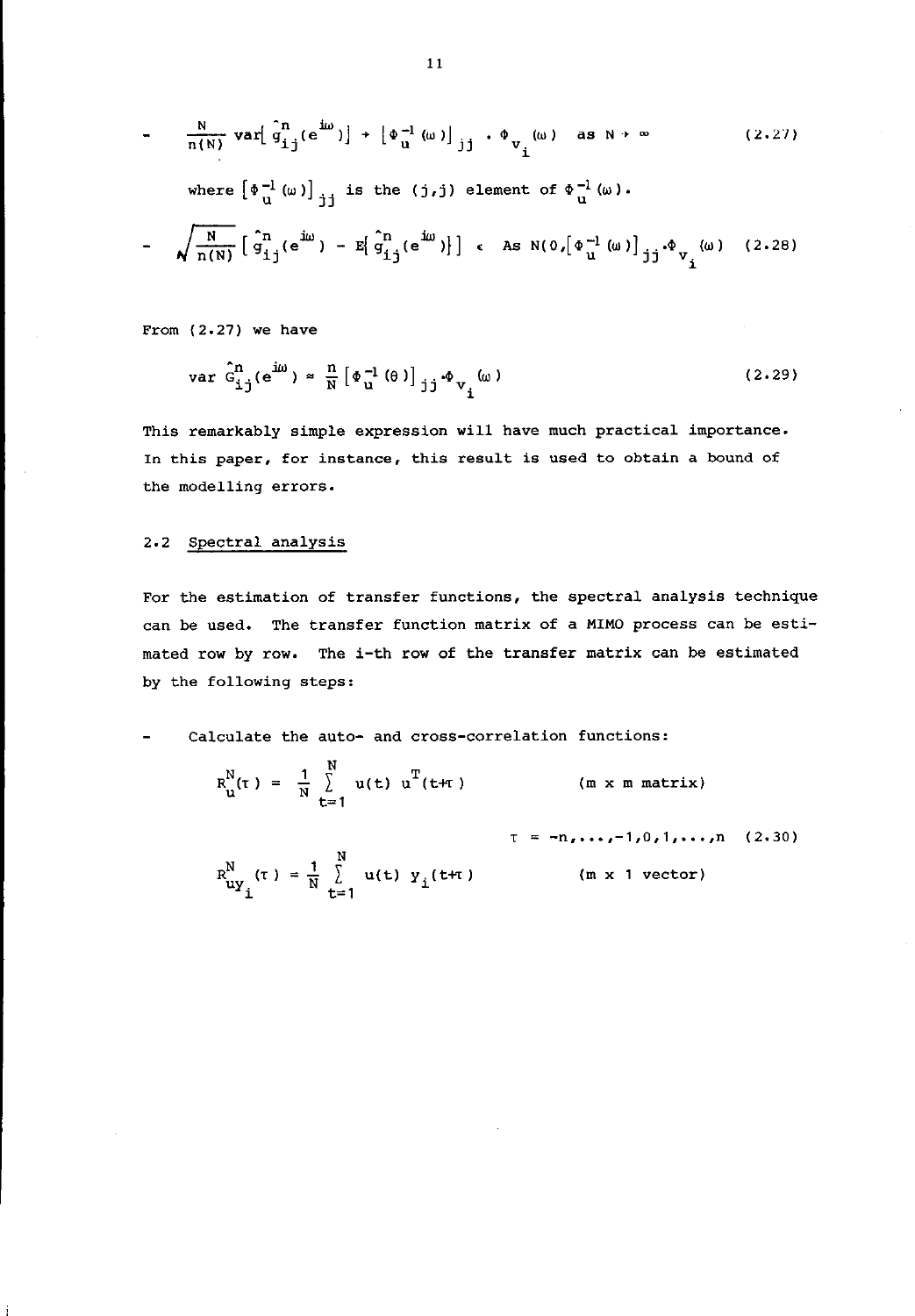**Fourier transform** 

$$
\Phi_{\mathbf{u}}^{N}(\omega) = \sum_{\tau=-n}^{n} R_{\mathbf{u}}^{N}(\tau) e^{-i\tau\omega} \qquad (m \times m \text{ matrix})
$$
  

$$
\Phi_{\mathbf{u}\mathbf{y}_{i}}^{N}(\omega) = \sum_{\tau=-m}^{m} R_{\mathbf{u}\mathbf{y}_{i}}^{N}(\tau) e^{-i\tau\omega} \qquad (m \times 1 \text{ vector})
$$
 (2.31)

**Calculate the transfer function estimate** 

$$
\begin{pmatrix}\n\hat{g}_1 & (\omega) \\
\vdots & \vdots \\
\vdots & \vdots \\
\hat{g}_m(\omega)\n\end{pmatrix} = \begin{bmatrix}\n(\Phi_M^N(\omega))^T\n\end{bmatrix}^{-1} \Phi_{uy_1}^N(\omega)
$$
\n(2.32)

Here  $R_{i,j}^N(\tau)$ ,  $R_{i_{11}j_{1}}^N(\tau)$ ,  $\tau = -n, ..., 0, ..., n$ , are the parameters of the spec- $\mathbf{u}^{\prime\prime}$   $\mathbf{u}^{\prime\prime}$   $\mathbf{u}^{\prime\prime}$   $\mathbf{u}^{\prime\prime}$ **tral analysis. The order of this model is 2n+1. Note that here the n is**  not necessarily equal to the n in the Markov parameter model set (2.7).

The computations of  $R_{\text{uY}}^{\text{N}}$  ( $\tau$  ) and  $R_{\text{uY}}^{\text{N}}$  may involve inputs and outputs prior uYi **to the first, and after the N-th sample moment. These values are supposed to be unknown. For the analysis, these values can either be replaced by zeros or by other bounded numbers. They will not influence the asymptotie result. In practice, however, these values are taken to be the real measurements.**  N+2n This can be realized by collecting the data set Z instead of  $Z^N$  in (2.6):

$$
Z^{N+2n}: \{y(-n+1),u(-n+1),...,y(N+m),n(N+m)\}
$$

and computing  $\texttt{R}_{\texttt{u}}^{\text{N}}(\tau$  ) and  $\texttt{R}_{\texttt{u}\texttt{y}_\texttt{z}}^{\text{N}}(\tau)$  according to (2.30).

Theorem 2.2: Consider the estimate  $\hat{G}_i^{\text{n}}(e^{j\omega}) = \begin{bmatrix} \hat{n} & (e^{j\omega}) & \hat{n} \\ g_{i,1}(e^{j\omega}) & \cdots & g_{im}(e^{j\omega}) \end{bmatrix}^{\text{T}}$  obtained from  $(2.30)-(2.32)$ . Assume that C1-C11 hold. Then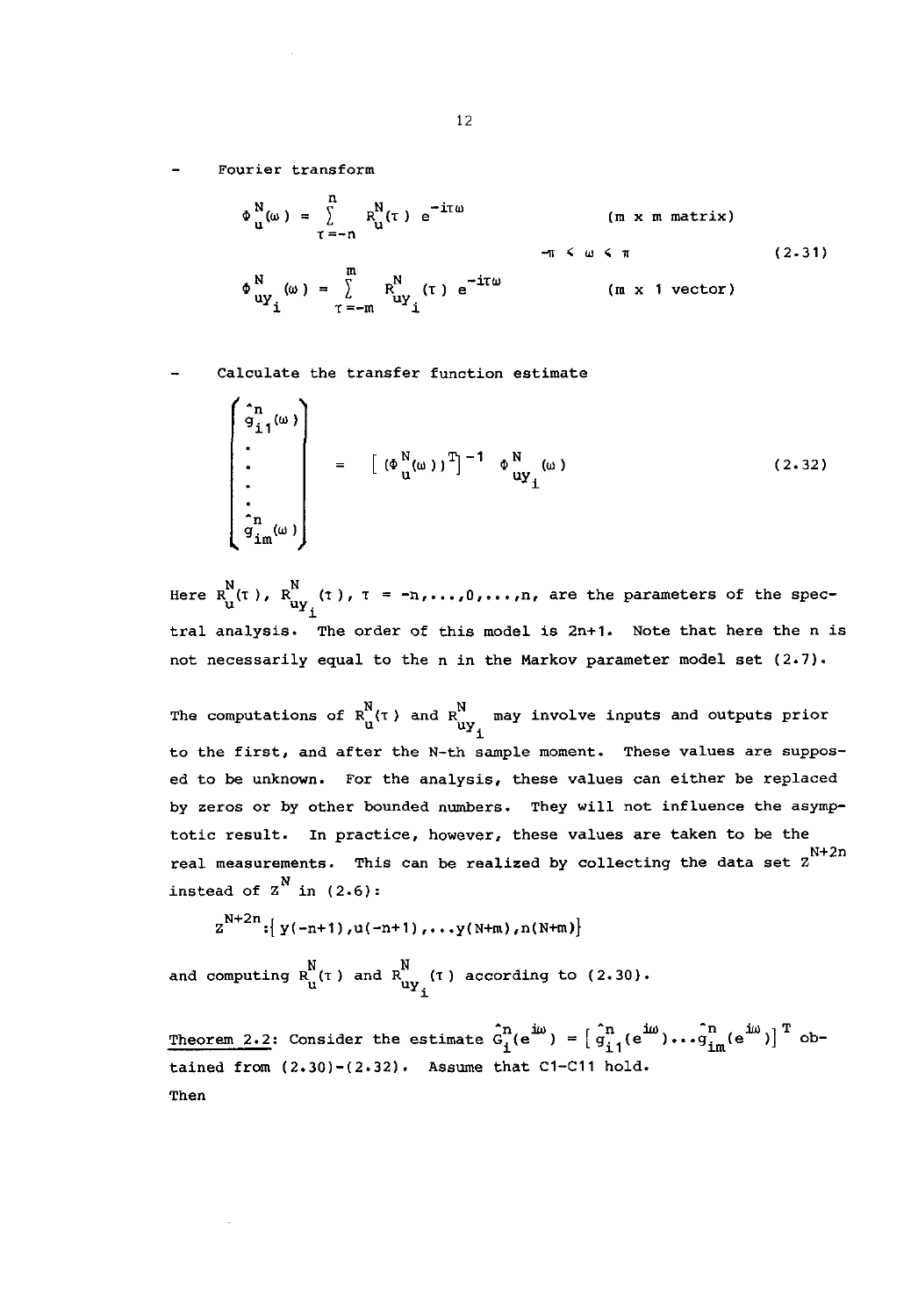$$
\|E\left[\hat{G}_i^n(e^{i\omega})\right] - G_i^0(e^{i\omega})\| \to 0 \qquad \text{as } N \to \infty \qquad (2.33)
$$

(Consistent estimate) where  $G_i^0(e^{iw})$  is the i-th row of  $G^0(e^{iw})$ .

$$
\frac{N}{2n(N)+1} \quad \text{var}\big[\hat{G}_{\underline{i}}^{n}(e^{\underline{i}\omega})\big] + \left(\Phi_{\underline{i}}^{T}(\omega)\right)^{-1} \Phi_{\underline{v}_{\underline{i}}}(\omega) \qquad \text{as } N \to \infty \tag{2.34}
$$

**(Asymptotic covariance)** 

$$
-\sqrt{\frac{N}{2n(N)+1}}\left[\hat{G}_{i}^{n}(e^{i\omega}) - E[\hat{G}_{i}^{n}(e^{i\omega})]\right] \in \text{As } N(0, [\Phi_{i}^{T}(\omega)]^{-1}\Phi_{V_{i}}(\omega)) \qquad (2.35)
$$

(Asymptotic normal distribution)

This is the straightforward MIMO extension of theorem 2.2 in Zhu (1987a). **Note that C12 is not necessary for spectral analysis. We found that the time domain estimation technique and the spectral analysis are asymptotically equivalent for the transfer function estimates.** 

**Corollary 2.2:** Consider the estimate  $\hat{g}_{i,j}^{n}(e^{j\omega})$  obtained from (2.32). Assume that C1-C11 hold. Then

 $\left| \mathbb{E} \left( \mathbb{S}_{ij}^{n}(e^{j\omega}) \right) - \mathbb{S}_{ij}^{0}(e^{j\omega}) \right| \rightarrow 0$  as  $N \rightarrow \infty$  (2.36)

$$
\frac{N}{2n(N)+1} \text{ var} \left[ \hat{g}_{ij}^{n} (e^{j\omega}) \right] + \left[ \Phi_{u}^{-1} (\omega) \right]_{jj} \phi_{v} (\omega) \text{ as } N \to \infty \qquad (2.37)
$$

$$
-\sqrt{\frac{N}{2n(N)+1}}\left[\hat{g}_{i\,j}^{n}(e^{i\omega}) - E\left[\hat{g}_{i\,j}^{n}(e^{i\omega})\right]\right] \in \text{As } N(0, [\Phi_{u}^{-1}(\omega)]_{jj} \Phi_{v_{i}}(\omega))
$$
\n(2.38)

**The same result has been proved by Ljung (1985) for the general prediction error models, e.g. ARMA models, ARMAX models. Zhu (1987b) has prov-**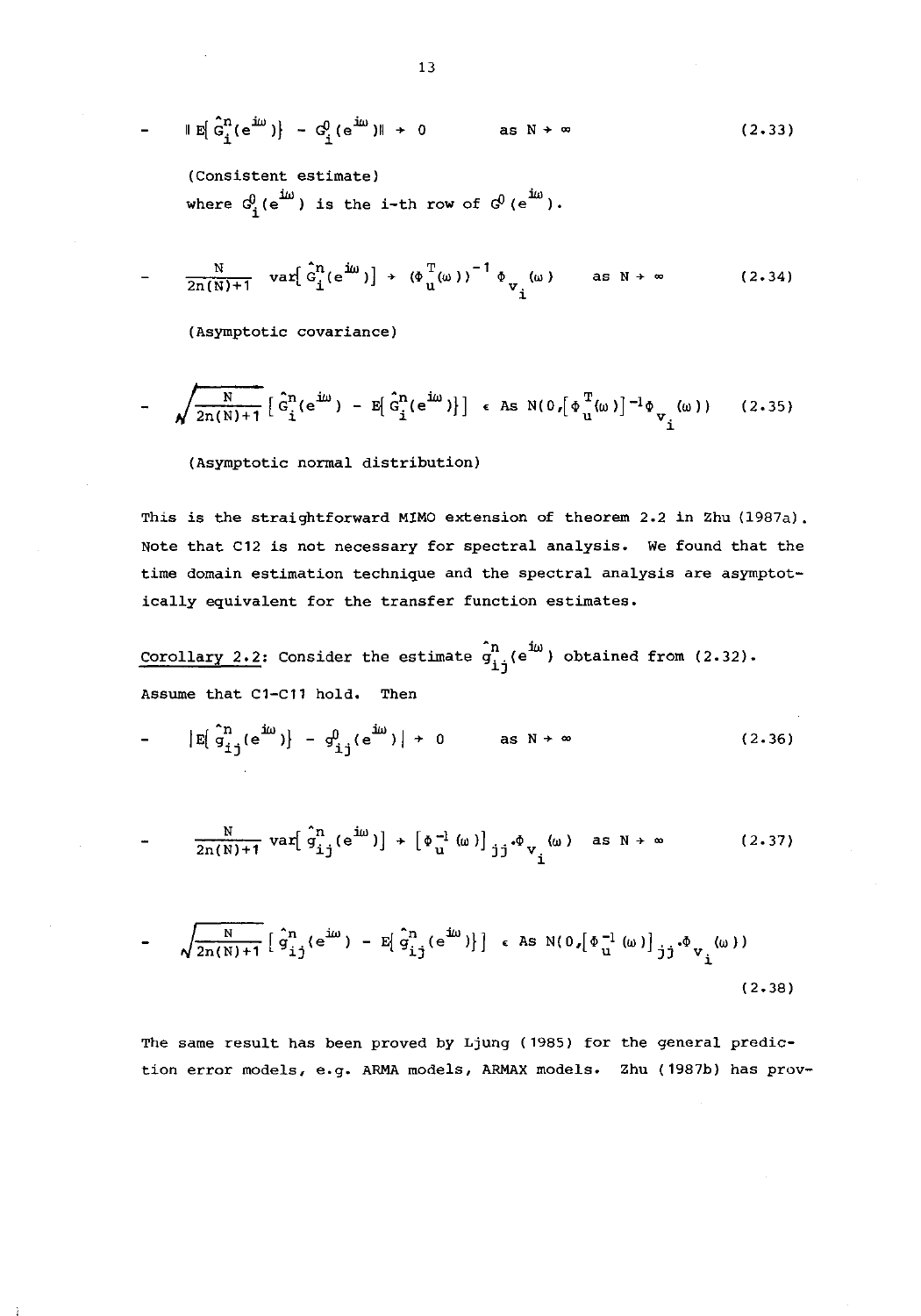14

ed the MIMO extension of the theory.

#### 3. The algorithms

**Based on the asymptotic theory, there are several possibilities for estimating a bound of the modelling errors. We will present two of them.** 

#### 3.1 Algorithm 1:

**According to Corollary 2.1, we propose** 

- **1) Perform Markov parameter estimation as in (2.17), with the order n sufficiently large. In practice, n will have to be determined according to the engineering knowledge about the process.**
- 2) Calculate  $\hat{G}_{N}^{n}(e^{i\omega})$  as in (2.18). Then, Corollary 2.1 tells us that  $\hat{p}$   $(q_{i,j} - q_{i,j}^0)$  is asymptotically normal and  $\text{var}[\hat{g}^{\text{n}}_{\text{i} \text{j}} - g^{\text{0}}_{\text{i} \text{j}}] \approx \frac{\text{n}}{\text{N}} [\Phi_{\text{u}}^{-1}(\omega)]_{\text{j} \text{j}} \Phi_{\text{v}_{\text{i}}}(\omega)$

Hence, asymptotically, we have the 30 bound for  $\hat{q}_{j_1,j}^n - q_{j_1,j}^0$ :

$$
|\hat{q}_{ij}^{n} - q_{ij}^{0}| < 3\sqrt{\frac{n}{N} [\Phi_{u}^{-1}(\omega)]_{jj} \Phi_{v_{i}}(\omega)}
$$
 w.p. 99.7% (3.1)

3) Estimate 
$$
\Phi_{u}(\omega)
$$
 and  $\Phi_{v}(\omega)$  by  
\n
$$
\hat{\Phi}_{u}(\omega) = \sum_{\tau=-n}^{n} \left[ \frac{1}{N} \sum_{t=1}^{N} u(t) u^{T}(t+\tau) \right] e^{-i\omega \tau} = \Phi_{u}^{N}(\omega)
$$
\n(3.2)

and

$$
\hat{\phi}_{V}(\omega) = \sum_{T=-n}^{n} \left[ \frac{1}{N} \sum_{t=1}^{N} \hat{e}(t) \hat{e}^{T}(t+\tau) \right] e^{-i\omega \tau} = \phi_{\alpha}^{N}(\omega)
$$
\n(3.3)

**where** e(t) **is the vector of output residuals**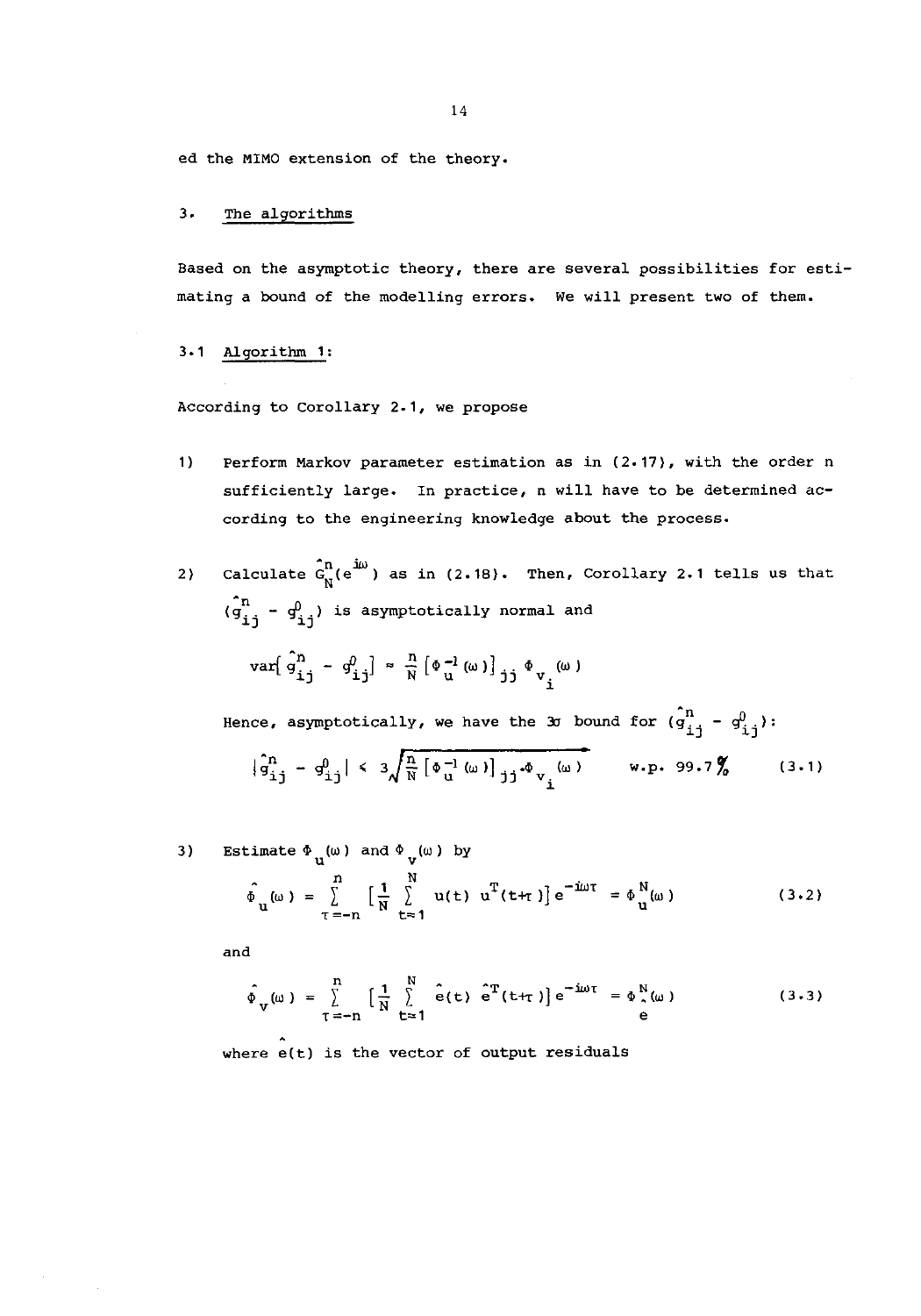$$
\hat{e}(t) = y(t) - \hat{G}_N^{n}(q^{-1})u(t)
$$
  
=  $\left[ G^0(q^{-1}) - \hat{G}_N^{n}(q^{-1}) \right] u(t) + v(t)$  (3.4)

- 4) Perform a model reduction on  $\hat{G}_{N}^{n}(e^{j\omega})$  to obtain the <u>low order model</u>  $T_{N}^{2}$  (e<sup>im</sup>), where  $\ell$  denotes the <u>low order</u>. In practice, it is the low **order model that is used as the nominal model for the controller design. The theory and techniques of model reduction are well-esta**blished (see Glover (1984)).
- **5) Define the modelling error as**

$$
\Delta_{a}q_{ij}(e^{iw}) = q_{ij}^0(e^{iw}) - \tilde{q}_{ij}^0(e^{iw}) \qquad \forall i,j
$$
\n(3.5)\nwhere  $\tilde{q}_{ij}^0(e^{iw})$  is the (i,j) element of  $\tilde{q}_{N}^0(e^{iw})$ .

Then

$$
\Delta_{a}g_{ij}(e^{i\omega}) = \left[\hat{g}_{ij}^{n}(e^{i\omega}) - \hat{g}_{ij}^{n}(e^{i\omega})\right] + \left[g_{ij}^{0}(e^{i\omega}) - \hat{g}_{ij}^{n}(e^{i\omega})\right]
$$

**We call the first term the bias part and the second term the random**  (variance) part of the modelling error  $\Lambda_a g_{11}^{\phantom{1}}(e^{i\omega})$ .

Now

$$
|\Delta_a \mathbf{q_{ij}}(e^{i\omega})| \le |\hat{\mathbf{q}}_{ij}^n(e^{i\omega}) - \hat{\mathbf{q}}_{ij}^n(e^{i\omega})| + |\mathbf{q_{ij}^0}(e^{i\omega}) - \hat{\mathbf{q}}_{ij}^n(e^{i\omega})|
$$

From (3.1) we have

$$
|\Delta_{a}g_{ij}(e^{iw})| \le |\hat{g}_{ij}^{n}(e^{iw}) - \hat{g}_{ij}^{n}(e^{iw})| + 3\sqrt{\frac{n}{N}[\hat{\phi}_{u}^{-1}(\omega)]_{jj} \hat{\phi}_{v_{i}}(\omega)}
$$

where  $\begin{bmatrix} \hat{\Phi} & -1 \\ u & j \end{bmatrix}$  and  $\hat{\Phi}_{v_i}(\omega)$  can be obtained from (3.2) and (3.3).

Denote UB<sub>1</sub> (w) as an upper bound of  $\Delta g_{11}^{\text{1/6}}$  . then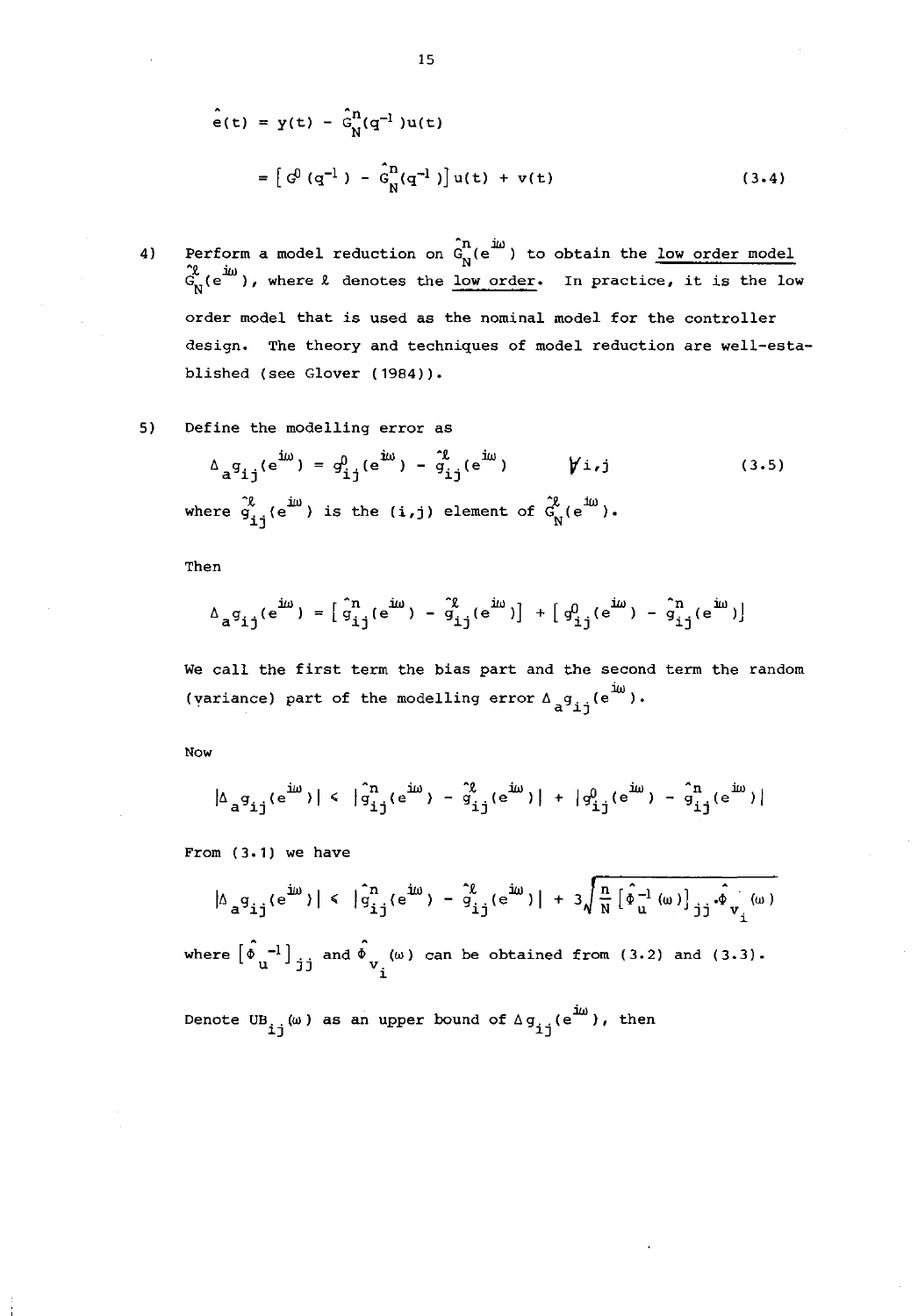$$
UB_{ij}(\omega) = |\hat{g}_{ij}^{n}(e^{i\omega}) - \hat{g}_{ij}^{2}(e^{i\omega})| + 3\sqrt{\frac{n}{N} [\hat{\phi}_{u}^{-1}(\omega)]_{jj} \hat{\phi}_{v_{i}}(\omega)}
$$
(3.6)

Remarks:

From (3.4) we have  
\n
$$
\hat{\Phi}_{V}(\omega) + [\hat{G}^0(e^{i\omega}) - \hat{G}^{\text{in}}_{N}(e^{i\omega})] \Phi_{U}(\omega) [\hat{G}^0(e^{-i\omega}) - \hat{G}^{\text{in}}_{N}(e^{-i\omega})]^T + \Phi_{V}(\omega)
$$
\nFrom Theorem 2.1 and the large number theorem,  
\n
$$
\hat{\Phi}_{V}(\omega) + \Phi_{V}(\omega) \qquad \text{as } N \to \infty, n \to \infty
$$

This means that  $\stackrel{\circ}{\Phi}_{V}(\omega)$  is a consistent estimate of  $\stackrel{\circ}{\Phi}_{V}(w)$ .

Algorithm 1 is a combination of identitification and model reduction. This method is proposed not only for obtaining a bound of modelling error; it is a new method for finding a black-box-loworder-nominal model. We have at least two reasons for stating this. Firstly, we have the theories which give us clear insight into identification and model reduction - the asymptotic theory of Ljung and Yuan, and the model approximation theory of Glover and others; secondly, numerically reliable algorithms are available. See Wahlberg (1985) for more discussions on the point.

If one already has a low-order-nominal-model, the computations can be done by spectral analysis, as shown in the following algorithm.

#### 3.2 Algorithm 2:

1) Calculate the output residual from the low order model,

$$
\hat{e}(t) = y(t) - \hat{G}_N^{\ell}(q^{-1}) u(t)
$$
\n  
\n  
\n
$$
\hat{e}(t) = \Delta_a G(q^{-1}) u(t) + v(t)
$$
\n(3.8)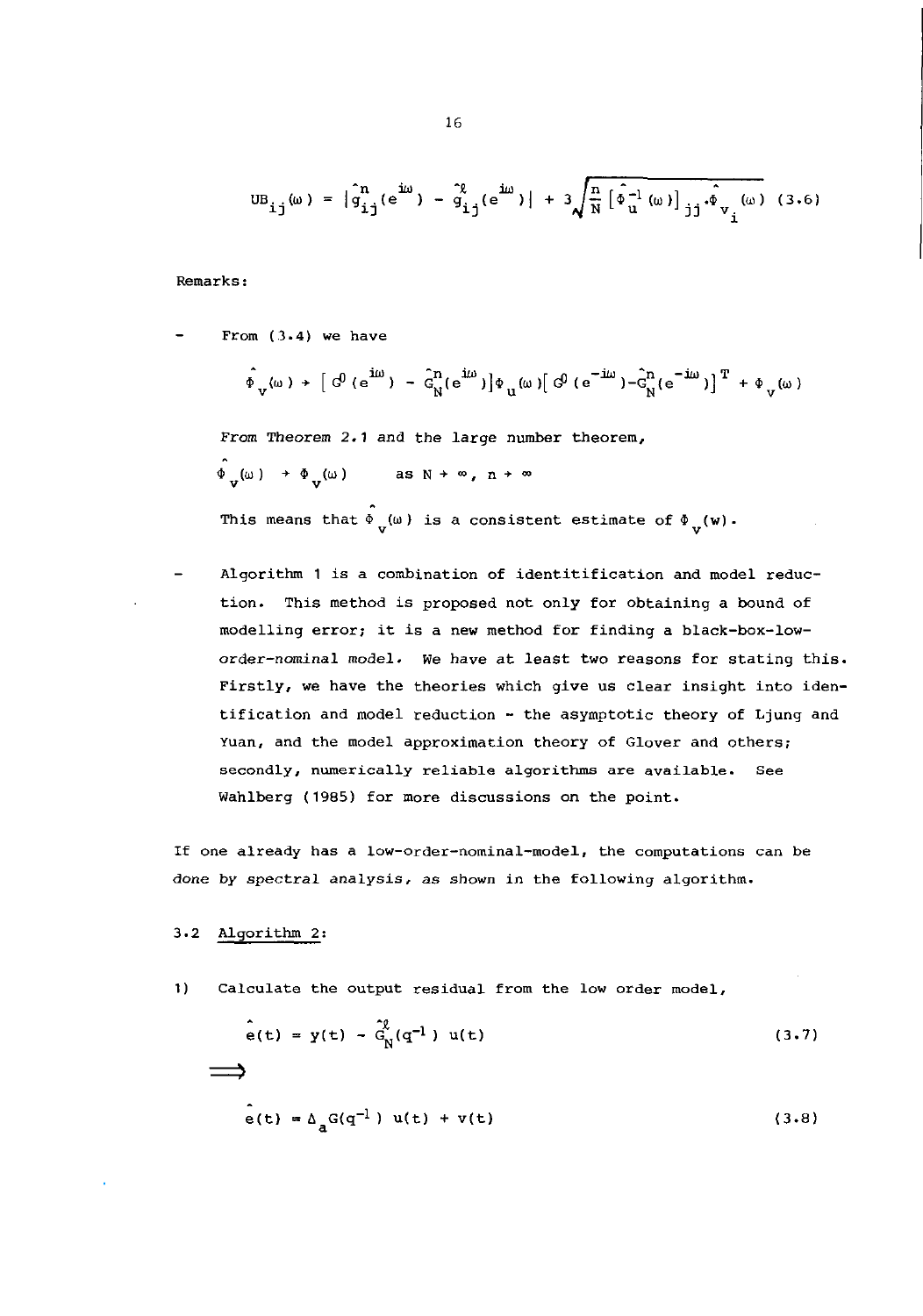**where** 

$$
\Delta_{\mathbf{a}} G(q^{-1}) = G^0(q^{-1}) - \hat{G}^0_N(q^{-1})
$$

Note that  $e(t)$  here is different from the one in (3.4) where  $e(t)$ was the output residual from the high order model  $\hat{G}_{N}^{n}(q^{-1})$ .

2) **Perform spectral analysis to estimate**  $\Delta$ <sub>a</sub>G(e<sup>1ω</sup>),

$$
\begin{bmatrix}\n\Delta_{a} \hat{q}_{11}^{n} (e^{i\omega}) \\
\vdots \\
\Delta_{a} \hat{q}_{1m}^{n} (e^{i\omega})\n\end{bmatrix} = \left[ \left( \Phi_{u}^{N} (\omega) \right)^{T} \right]^{-1} \Phi_{ue_{1}}^{N} (\omega)
$$
\n(3.9)

where  $\oint_{ue_i}^{N_a}$  (w) is calculated as in (2.30) and (2.31) by replacing  $y_i(t)$  by  $e_i(t)$ .

We note that  $(3.8)$  is a MIMO process with  $u(t)$  being the input,  $e(t)$ the output and  $v(t)$  the disturbance. Therefore, Theorem 2.2 can be **applied to the estimate (3.9). Then, according to Corollary 2.2, we have** 

$$
\left[\Delta_{a} \hat{q}_{ij}^{n}(e^{iw}) - \Delta_{a} q_{ij}(e^{iw})\right] \quad \text{as} \quad N(0, \frac{2n+1}{N} \left[\Phi_{u}^{-1}(\omega)\right]_{jj} \Phi_{v_{i}}(\omega))
$$
\n(3.10)

and

$$
\Delta_{\mathbf{a}}\hat{\mathbf{g}}_{ij}^{n}(e^{i\omega}) - \Delta_{\mathbf{a}}\mathbf{g}_{ij}(e^{i\omega}) \leq 3\sqrt{\frac{2n+1}{N} \left[\Phi_{\mathbf{u}}^{-1}(\omega)\right]_{jj} \Phi_{\mathbf{v}_{i}}(\omega)} \quad \text{w.p. 99.7\%}
$$
\n(3.11)

**3) Estimate the noise spectrum.** 

**Because the input and the noise are independent:** 

 $\Phi_{v}(\omega) = \Phi_{e}^{\wedge}(\omega) - \Delta_{a}^{\wedge}(\mathrm{e}^{\mathrm{i}\omega}) \Phi_{u}(\omega) \Delta_{a}^{\wedge} \mathrm{e}^{\mathrm{i}\omega})$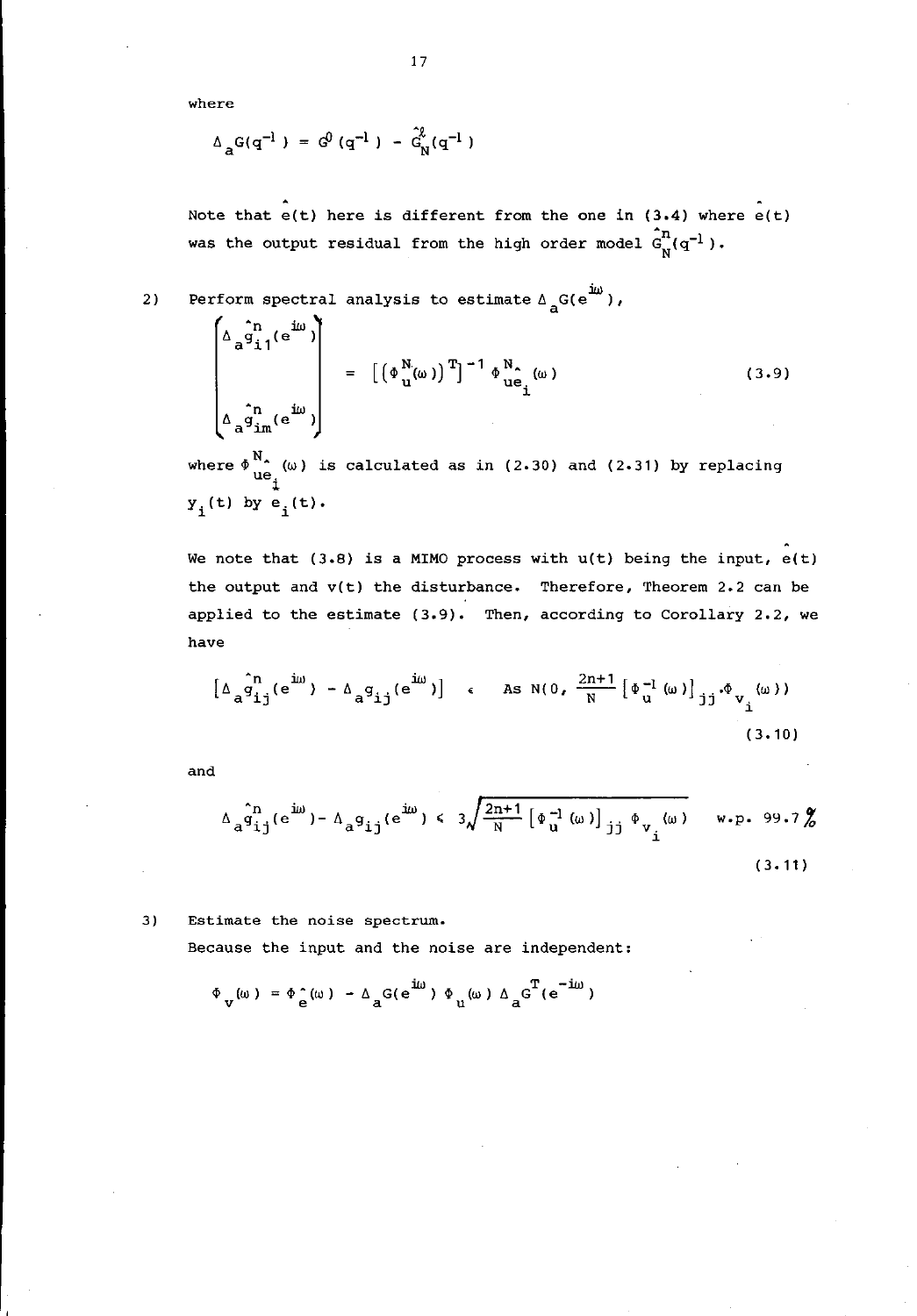we can have a consistent estimate of  $\Phi_{\mathbf{v}}(\omega)$  by

$$
\hat{\Phi}_{\mathbf{v}}(\omega) = \Phi_{\hat{\mathbf{e}}}^{\mathbf{N}}(\omega) - \Delta_{\hat{\mathbf{a}}} \hat{\mathbf{G}}_{\mathbf{N}}(e^{i\omega}) \Phi_{\mathbf{u}}^{\mathbf{N}}(\omega) \Delta_{\hat{\mathbf{a}}} \hat{\mathbf{G}}^{\mathbf{T}}(e^{-i\omega})
$$
\n(3.12)

**4) Calculate the estimate of the bound,** 

$$
\Delta_{a}g_{ij}(e^{j\omega}) = \left[\Delta_{a}g_{ij}(e^{j\omega})\right] + \left[\Delta_{a}g(e^{j\omega}) - \Delta_{a}g_{ij}(e^{j\omega})\right]
$$

Again, we call the first term the bias part and the second term the  $\texttt{random}$  (variance) part of the modelling error  $\texttt{A}_{\texttt{a}}\texttt{g}_{\texttt{i}\texttt{j}}(\texttt{e}^{\texttt{1}\omega})$ .

$$
|\Delta_a \mathfrak{g}_{ij}(e^{i\omega})| \leq |\Delta_a \hat{g}_{ij}^n(e^{i\omega})| + |\Delta_a \mathfrak{g}_{ij}(e^{i\omega}) - \Delta_a \hat{g}_{ij}^n(e^{i\omega})|
$$

From (3.11) we have

$$
\Delta_{a} g_{ij}(e^{i\omega}) \le |\Delta_{a} \hat{g}_{ij}^{n}(e^{i\omega})| + 3\sqrt{\frac{2n+1}{N} [(\Phi_{u}^{N}(\omega))^{-1}]_{jj} \hat{\phi}_{v_{i}}(\omega) ]}
$$
\n(3.13)

where  $\Delta_{\mathbf{a}} \mathbf{g}_{\mathbf{i} \mathbf{j}}^{\mathbf{a}_{\mathbf{m}}}(\mathbf{e}^{\mathbf{i}\omega})$  is obtained from (3.9) and  $\Phi_{\mathbf{v}_{\mathbf{i}}}^{\mathbf{a}_{\mathbf{m}}}(\omega)$  is determined by  $(3.12).$ 

Now, if we denote  $UB_{i,j}(\omega)$  as an upper bound of the modelling error  $\left| \Delta_{a} g_{i,i} (e^{iw}) \right|$ , we have

$$
UB_{ij}(\omega) = |\Delta_{a} \hat{q}_{ij}^{n}(e^{i\omega})| + 3 \frac{2n+1}{N} [(\Phi_{u}^{N}(\omega))^{-1}]_{jj} \hat{\phi}_{v_{i}}(\omega) \qquad (3.14)
$$

#### **3.3 Numerical Test**

The numerical test is performed for Algorithm 1 using the Markov para**meter estimates of an industrial process. This is a process of 2 inputs and 2 outputs. The length of the Markov parameters is 50, and we will**  consider it to be the real process  $G_0(t)$ . We let  $G^0(t) = 0$  for  $t > 50$ .

**First, the simulation is performed in order to generate I/O data, where**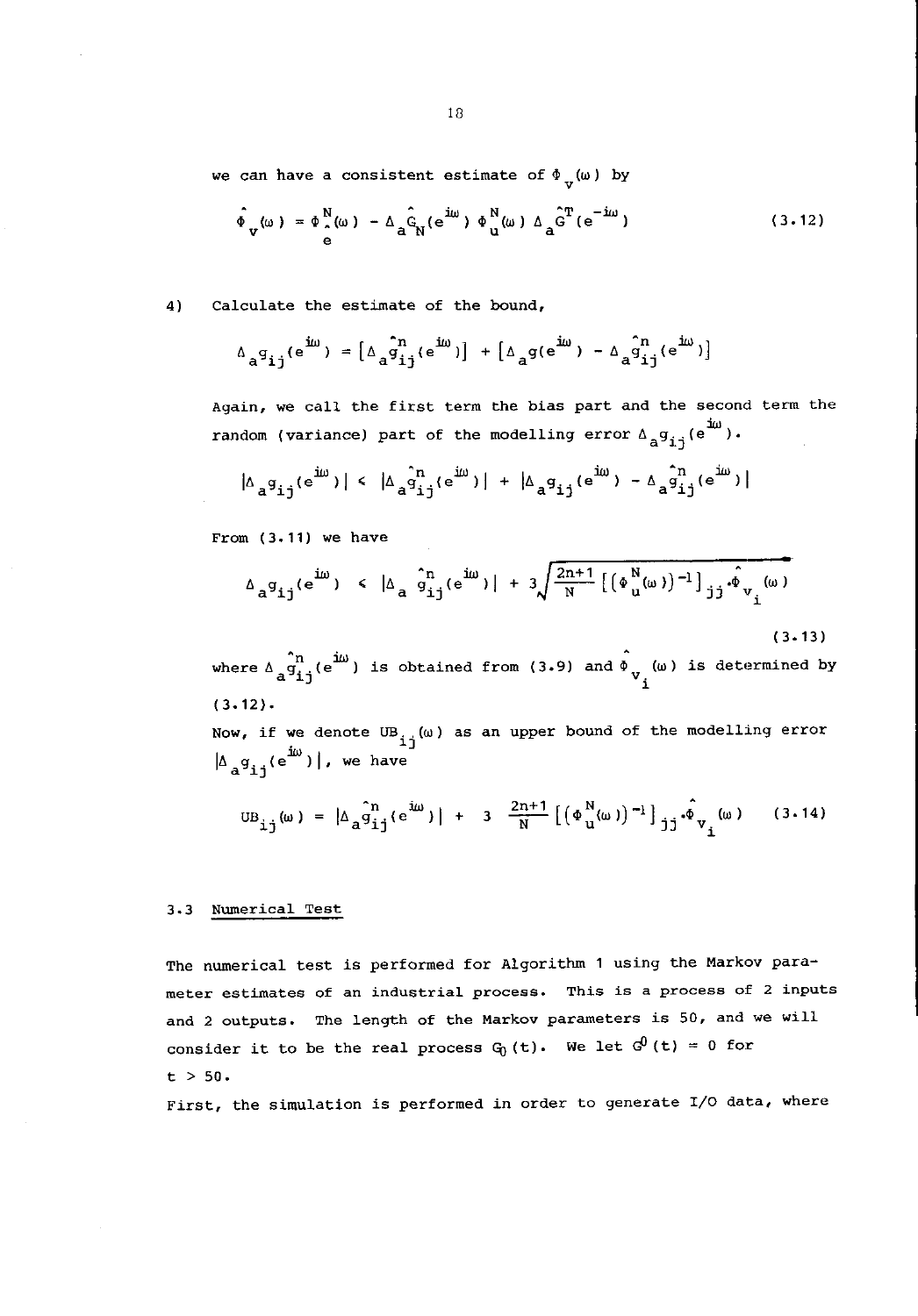**the input u(t) and the output disturbance both consist of white noise**  signals. The power of the disturbances is about 11<sup>%</sup> of the power of the **outputs.** 

**Then a 50-th order parameter model is estimated by using 1000 samples of the I/O data from the simulation. The Markov parameters of the process and of the model are shown in Fig. 1. According to Algorithm 1, the upper bound is computed. Because the order of the model is equal to the order of the process, the bias part of the modelling errors is zero. The estimated 3a bounds and the errors are plotted in Fig. 2, and the 20 bounds and the errors are in Fig. 3. We find that the 2a bounds (w.p. 95.5 %) are good enough for the testing example. More information about the numerical test can be found in van Beuningen**  (1988).

#### 4. OTHER FORMS OF BOUNDS

**So far, we have derived an upper bound of the element additive modelling**  error  $\Delta_{a}g_{ij}(e^{i\omega})$ , which can be calculated by (3.6) or by (3.14). It is **easy to verify that for the element multiplicative modelling error**   $\Delta_{\mathfrak{m}}^{\mathfrak{g}}$  (e<sup>im</sup>),

$$
|\Delta_{m}g_{ij}(e^{iw})| < \frac{US_{ij}(w)}{|\hat{g}_{ij}(e^{iw})|} \qquad \forall i,j
$$
 (4.1)

**Hence we can take the right-hand side of (4.1) as an upper bound of**   $\Delta_{\mathbf{m}}^{\mathbf{g}}$ g<sub>ij</sub>(e<sup>i $\omega$ </sup>).

**The bounds of the element (additive and multiplicative) modelling errors are also called structured model uncertainty, and they can be used to**  analyse the robust stability of a closed-loop system (see Owens and Chotai (1984)).

**The recently developed so-called singular value analysis has proven to be effective for studying the robust properties of a MIMO feedback control**led system (See Doyle and Stein (1981) and Vidyasagar (1985)). This **technique needs an upper bound of the matrix norm of the modelling error**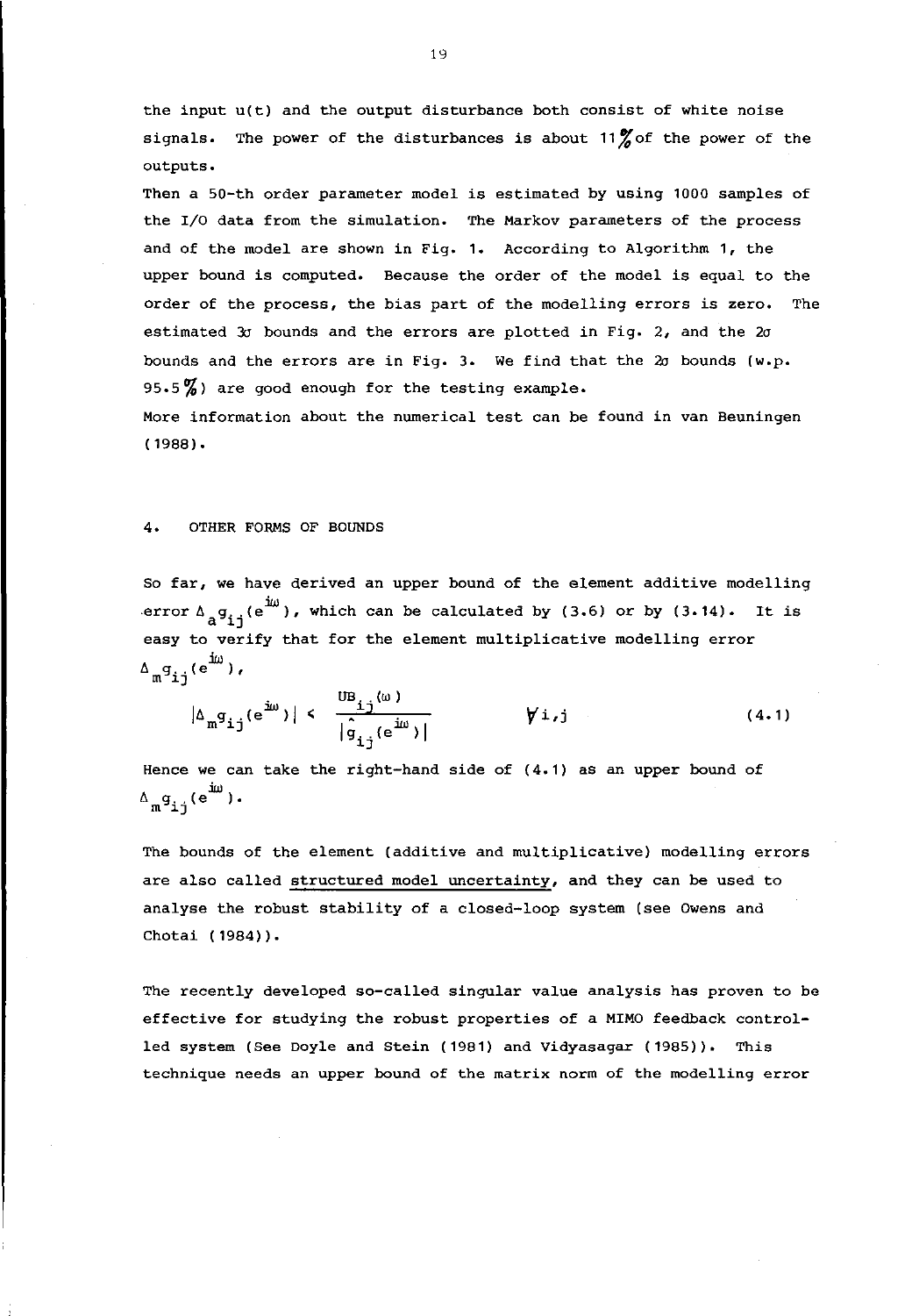

 $-G^{\circ}(t)$  ,  $-\theta - \theta - \hat{G}(t)$ Fig. 1. Markov parameters. <u>.,</u>

 $\mathcal{L}_{\mathrm{eff}}$ 

 $_{\rm o}^{\rm o}$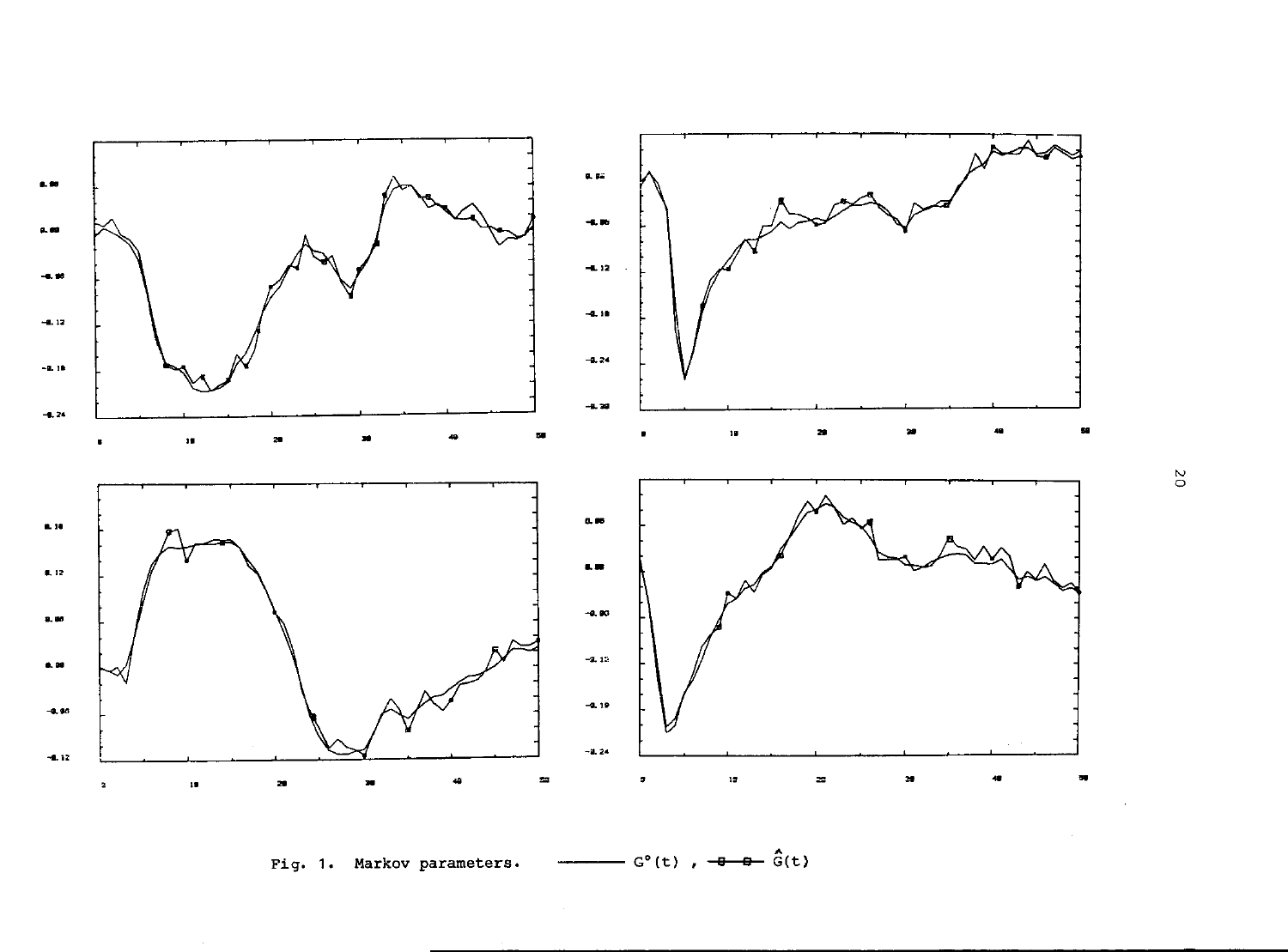

Fig. 2. Modelling errors and 3 bounds.  $-\longrightarrow |\triangle G(e^{i\omega})|$ ,  $\longrightarrow$  UB( $\omega$ )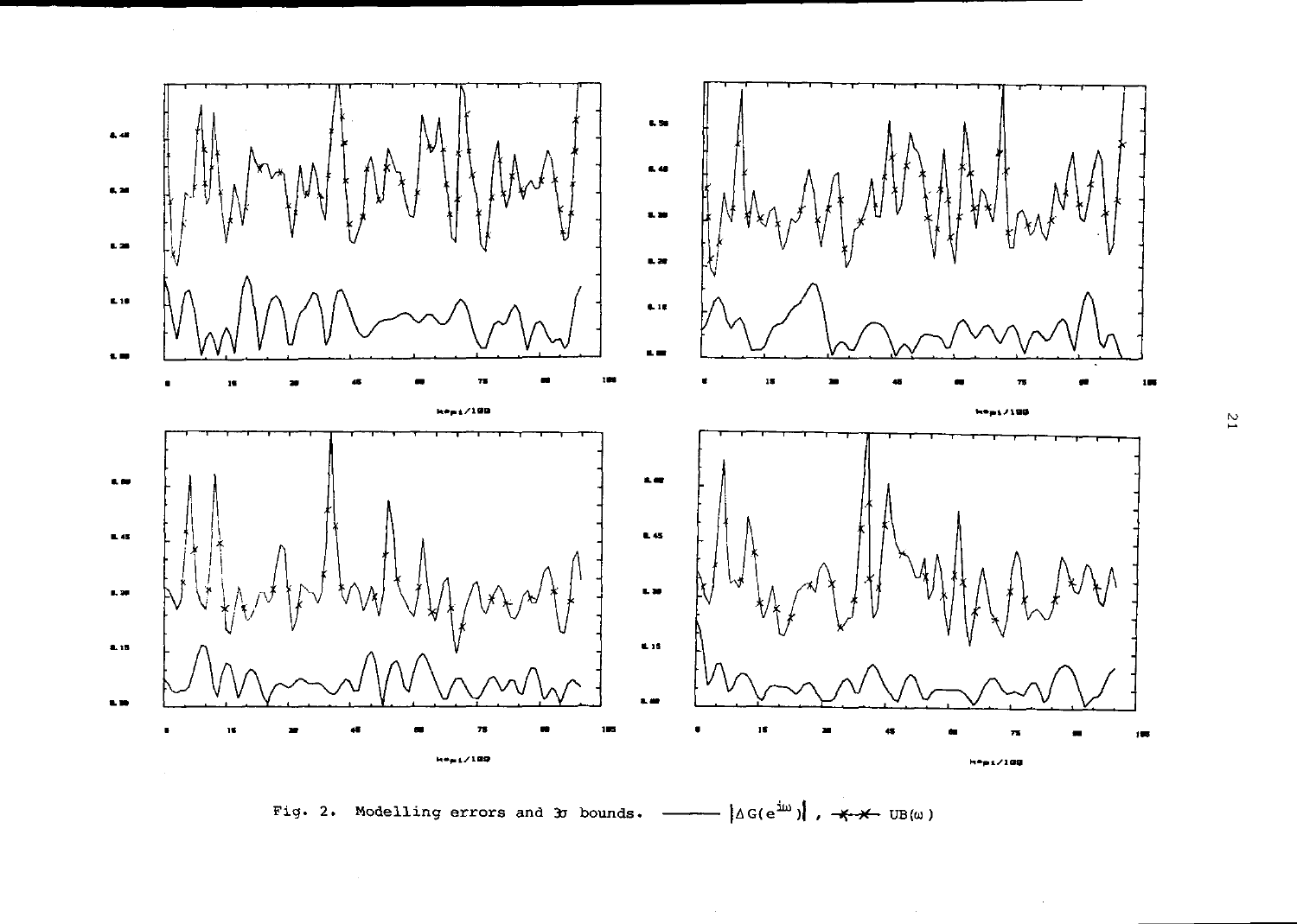

Fig. 3. Modeling errors and 2J bounds.  $\longrightarrow$   $|\triangle G(e^{i\omega})|$ ,  $\rightarrow$   $\rightarrow$   $\rightarrow$  UB(w)

 $\stackrel{\textstyle\sim}{\sim}$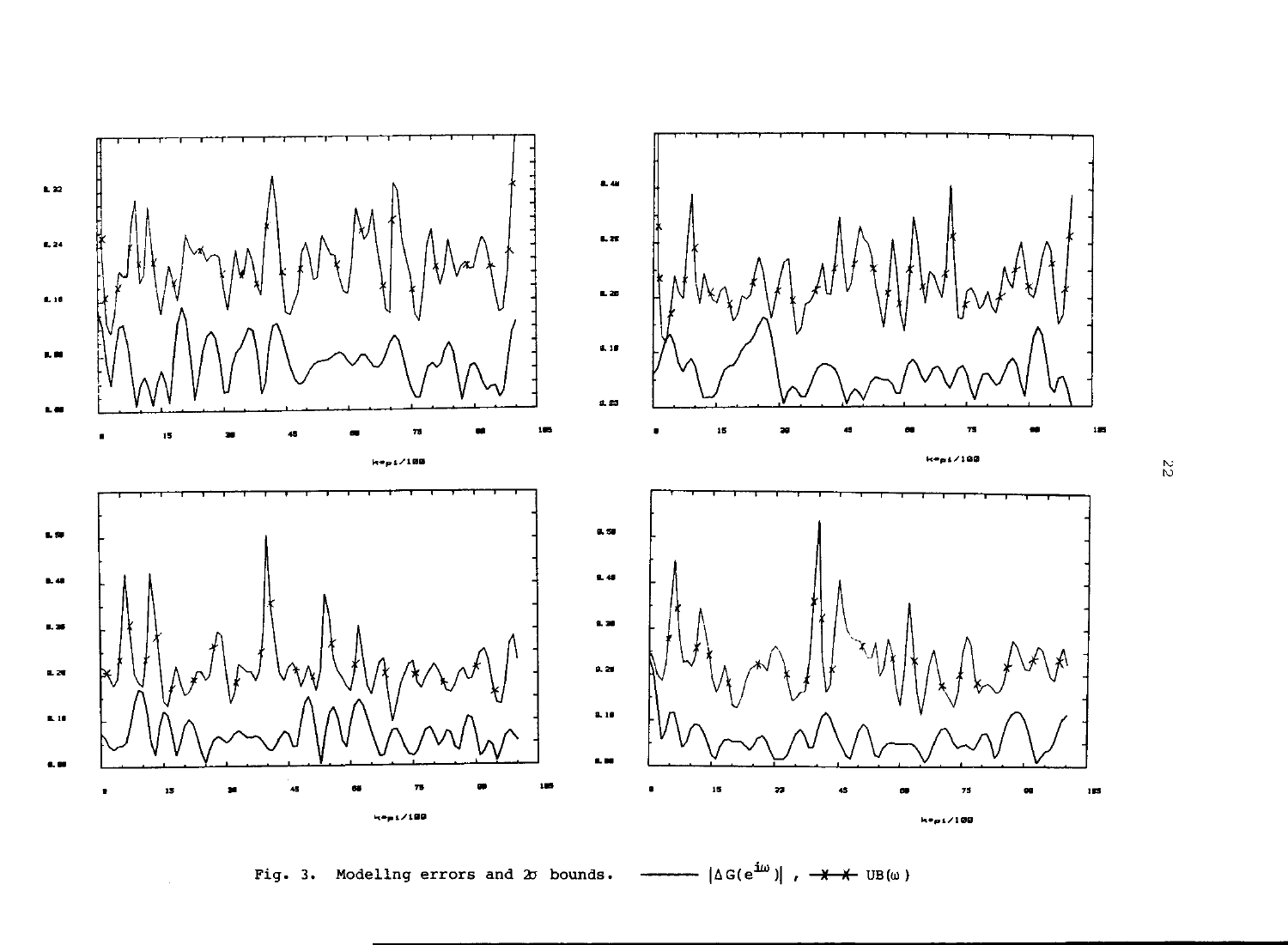$\Delta$ <sub>a</sub>G(e<sup>1 $\omega$ </sup>) or  $\Delta$ <sub>m</sub>G(e<sup>1 $\omega$ </sup>) (see (1.1) and (1.2)). Following Doyle, we denote  $\ell_a(\omega)$  and  $\ell_m(\omega)$  as the bounds such that

$$
\bar{\sigma}(\Delta_{\mathbf{a}}G(\mathbf{e}^{\mathbf{i}\omega})) \leq \ell_{\mathbf{a}}(\omega) \qquad \qquad \mathbf{\gamma} \omega \qquad (4.2)
$$

$$
\bar{\sigma}(\Delta_{m}G(e^{i\omega})) < \ell_{m}(\omega) \qquad \forall \omega \qquad (4.3)
$$

where  $\bar{\sigma}$  (.) denotes the matrix norm,  $\ell_{\rm a}(\omega)$  and  $\ell_{\rm m}(\omega)$  are the additive and **multiplicative bounds respectively. For a matrix A with complex variables, the matrix norm is defined as** 

$$
\bar{\sigma}(A) \stackrel{\Delta}{=} \max_{\|x\|=1} \|Ax\| \equiv \sqrt{\lambda_{\max}[A^*A]}
$$
 (4.4)

where  $\parallel$ . $\parallel$  is the Euclidean norm,  $\lambda[\cdot]$  denotes eigenvalues, and  $*$  denotes **conjugate transpose.** *a(.)* **is also called the maximum singular value of a matrix.** 

Denote  $UB(\omega)$  as the matrix of the upper bounds of the element additive **modelling errors which are obtained from section 3,** 

$$
UB(\omega) = \left\{ UB_{ij}(\omega) \right\} \tag{4.5}
$$

Then we can ask ourselves the question: can we derive  $\ell_a(\omega)$  and  $\ell_m(\omega)$ from UB( $\omega$ )? Let us derive  $\ell_a(\omega)$  first.

Theorem 4.1: For  $\Delta_{\overline{A}} G(e^{i\omega})$  defined in (1.1) and UB(w) defined in (4.5), we **have** 

$$
\bar{\sigma}[\Delta_{\underline{\alpha}}G(e^{2\omega})] < \bar{\sigma}[\text{UB}(\omega)] \qquad \qquad \mathbf{\hat{V}} \omega \qquad (4.6)
$$

**Therefore, we can let** 

$$
\ell_a(\omega) = \bar{\sigma} \big[ \text{ UB}(\omega) \big] \qquad \qquad \forall \omega \qquad (4.7)
$$

where  $\ell_a(\omega)$  is called unstructured uncertainty.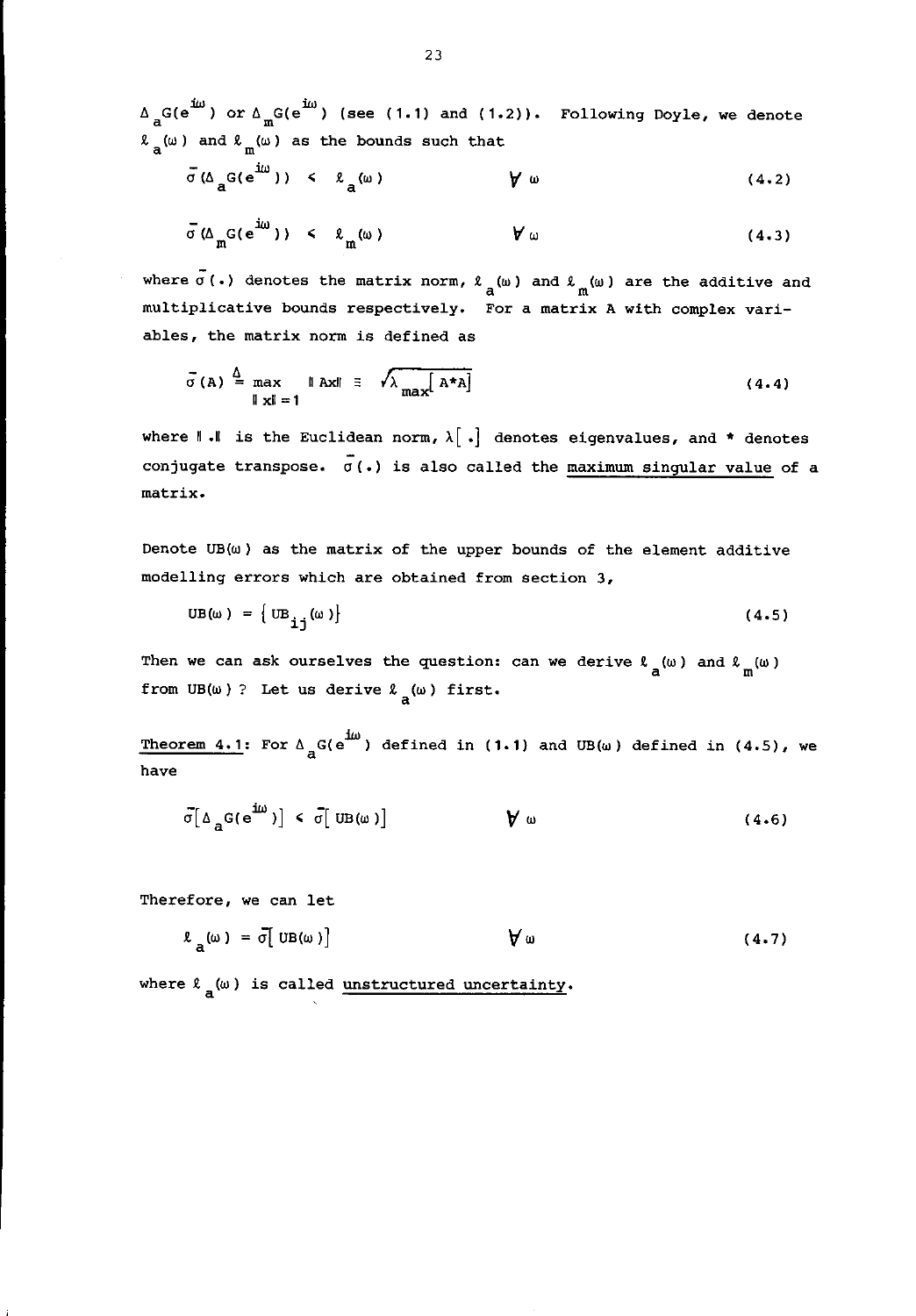#### The proof of Theorem 4.1:

**Denote A as a matrix with complex variables, B as a matrix with real**  positive variable. Assume that A and 8 have the same dimensions, and

$$
|A_{ij}| \leftarrow B_{ij} \qquad \qquad i,j
$$

**From** ( 4.4) **we have** 

$$
\vec{\sigma}^2 (A) = \max_{\|x\| = 1} \|Ax\|^2
$$

$$
= \max_{\parallel \mathbf{x} \parallel = 1} \sum_{\mathbf{i} \in \mathbf{1}} (\sum_{i} A_{ij} x_{ij})^2
$$
 (4.8)

**But,** 

$$
\sum_{i} (\sum_{j} A_{ij} x_{ij})^{2} \leq \sum_{i} (\sum_{j} |A_{ij}| + |x_{j}|)^{2}
$$
  

$$
\leq \sum_{i} (\sum_{j} B_{ij} |x_{j}|)^{2} \qquad \text{ } x \in C^{n}
$$
 (4.9)

Because B<sub>ij</sub> > 0, there exists a  $\tilde{x}$  with  $\tilde{x}_j$  > 0,  $\|\tilde{x}\|$  = 1 such that II Bxil =  $\sigma$ (B)

**Hence** 

$$
\sum_{\mathbf{i} \quad \mathbf{j}} (\sum_{\mathbf{j} \quad \mathbf{B}_{\mathbf{i}, \mathbf{j}}} \mathbf{B}_{\mathbf{i}, \mathbf{j}})^2 \leq \sum_{\mathbf{i} \quad \mathbf{j}} (\sum_{\mathbf{j} \quad \mathbf{B}_{\mathbf{i}, \mathbf{j}}} \widetilde{\mathbf{x}}_{\mathbf{i}, \mathbf{j}})^2 = \sigma^2 (\mathbf{B}) \qquad \mathbf{x} \in \mathbb{C}^{\mathbf{n}} \qquad (4.10)
$$

**From** (4.9) and (4.10)

$$
\bar{\sigma}^2 \text{ (A)} \leq \bar{\sigma}^2 \text{ (B)} \tag{4-11}
$$

**Therefore** 

$$
\bar{\sigma}(A) \leq \bar{\sigma}(B) \tag{4.12}
$$

 $\bar{z}$ 

If we substitute A and B by  $\Delta_{\mathbf{a}}^{\mathbf{b}}(\mathrm{e}^{\mathrm{i}\omega})$  and UB( $\omega$ ), we will obtain (4.6).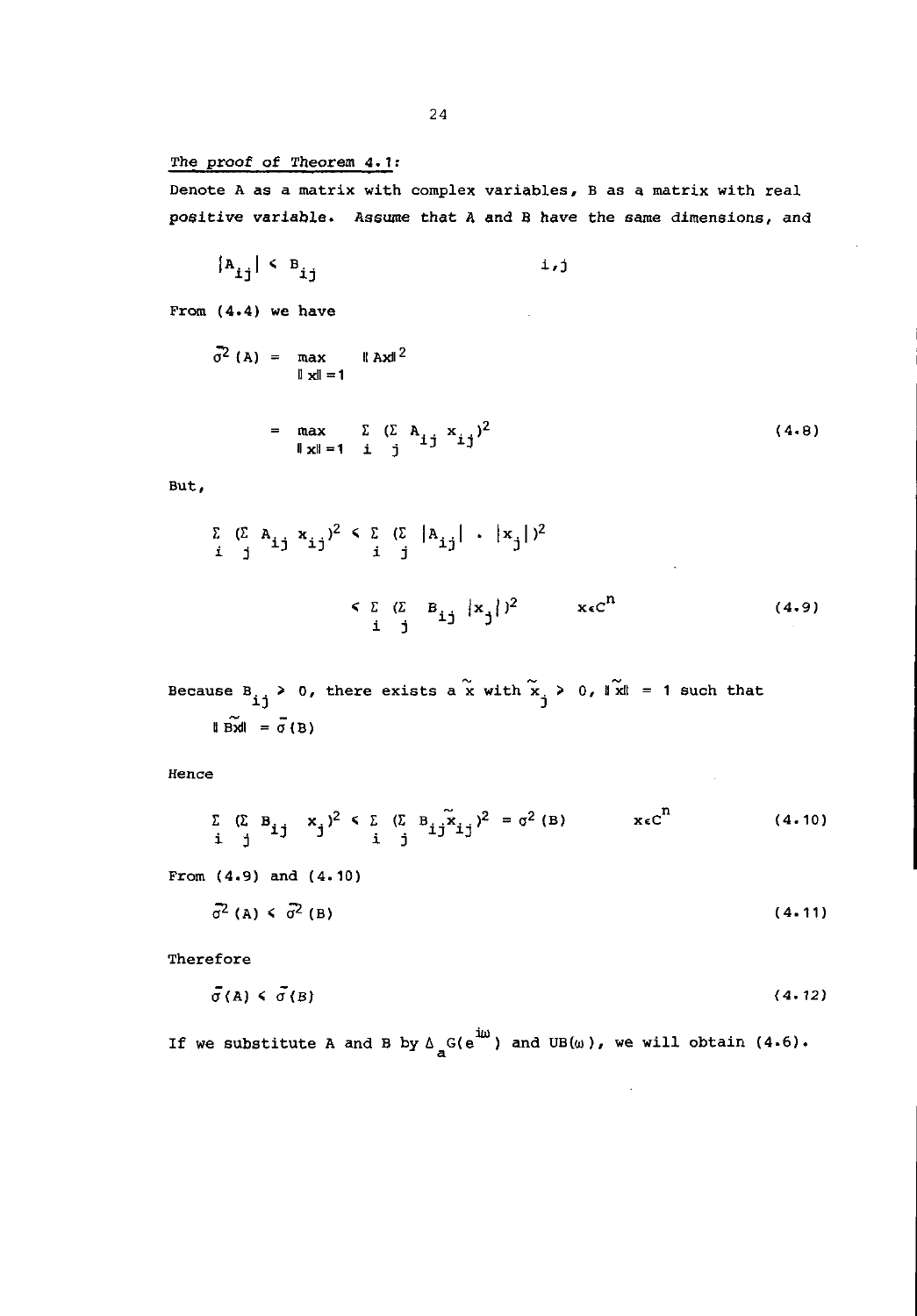**Now let us try to derive the upper bound for multiplicative modelling**  error  $\Delta_{\text{m}}G(e^{i\omega})$ . Assume that the nominal model  $G(e^{i\omega})$  is square and in**vertible, then** 

$$
\Delta_{\mathbf{m}} G(e^{i\omega}) = \hat{G}^{-1} (e^{i\omega}) \cdot \Delta_{\mathbf{a}} G(e^{i\omega})
$$
 (4.13)

**It** *is* **easy to show that** 

$$
\bar{\sigma} \left[ \Delta_{\mathfrak{m}} G(e^{i\omega}) \right] \leq \bar{\sigma} \left[ \hat{G}^{-1} \left( e^{i\omega} \right) \right] \cdot \ell_{\mathfrak{a}}(\omega) \tag{4.14}
$$

and

$$
\overline{\sigma} \left[ \Delta_{\overline{\mathbf{m}}} \mathbf{G}(\mathbf{e}^{\mathbf{i}\omega}) \right] \leq \overline{\sigma} \left[ \left| \hat{\mathbf{G}}^{-1} \left( \mathbf{e}^{\mathbf{i}\omega} \right) \right| \cdot \mathbf{U} \mathbf{B}(\omega) \right] \tag{4.15}
$$

where  $\ell_a(\omega)$  is from  $(4.7)$ , UB( $\omega$ ) is from  $(4.5)$ , and  $|\cdot|$  means taking the **absolute value of each element of the matrix.** 

Therefore we can determine the upper bound of 
$$
\Delta_{m}G(e^{i\omega})
$$
 by  
\n
$$
\ell_{m}(\omega) = \min[\bar{\sigma}[\hat{G}^{-1}(e^{i\omega})], \ell_{a}(\omega), \bar{\sigma}[\hat{G}^{-1}(e^{i\omega}).UB(\omega)]]
$$
\n(4.16)

#### 5. CONCLUSIONS

The problem of defining and estimating the bounds of model uncertainty **(modelling errors) of the transfer function estimates has been studied. We have shown that it is possible to represent the uncertainty of blackbox transfer function models stochastically by using the asymptotic theory developed by Ljung and Yuan. This new theory has been extended here for the spectral analysis technique and** *applied* **to obtain a bound of the element additive errors of the transfer function models. Two algorithms have been proposed for the computations. The result of the numerical**  test has shown that the theory is adequate. The bounds of the matrix **norm of (additive and multiplicative) modelling errors have been derived**  and they can readily be used to analyse the robustness of the feedback **system.** 

Note that we can only derive the multiplicative modelling error  $\Delta_{\text{m}}$  from <sup>6</sup>**if G is square and invertible.**  a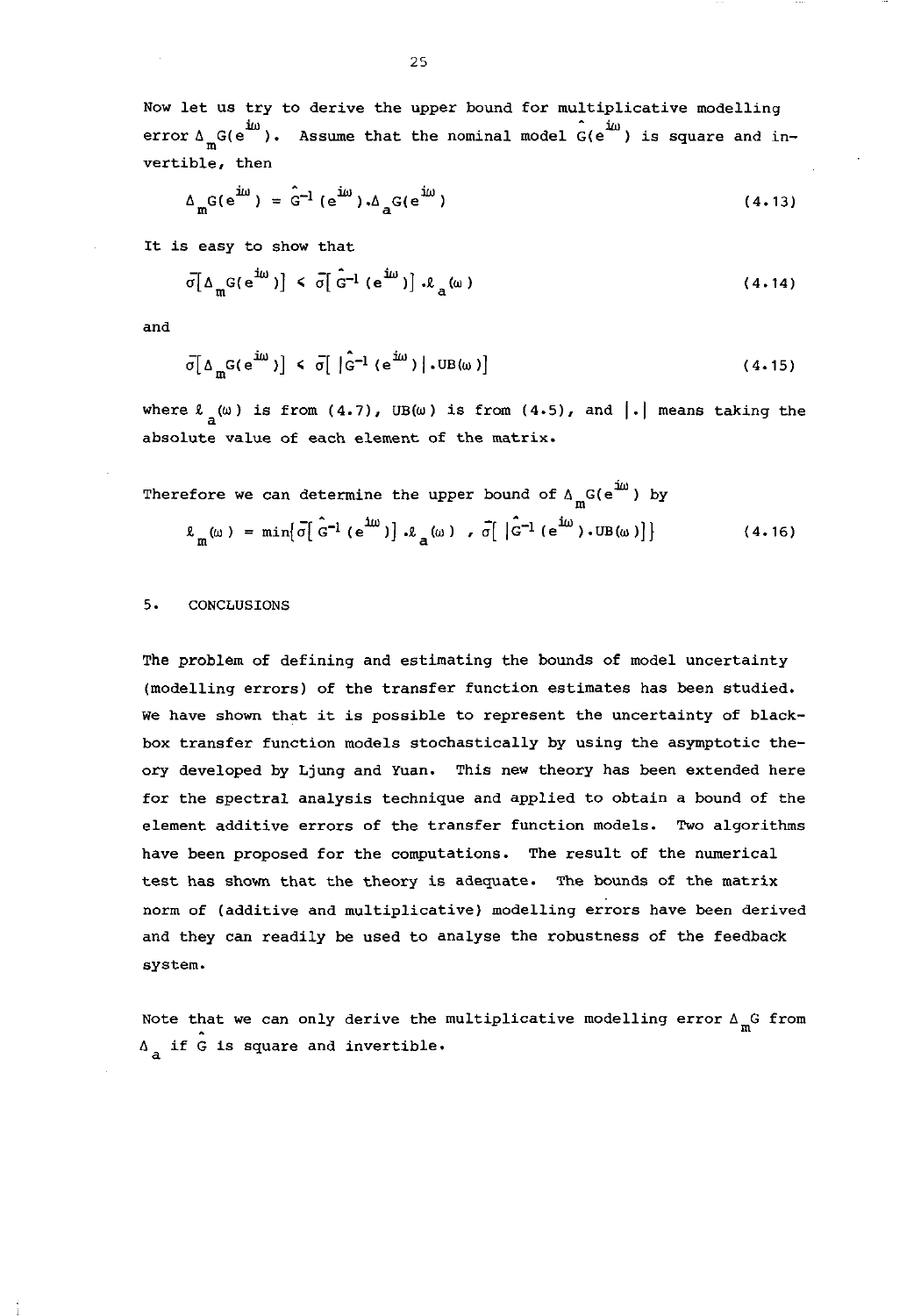OUr result here is based on the assumption that the real process is linear, which is sometimes impractical.

The modelling and estimation of the model uncertainty for the processes with some non-linearity requires further research.

#### ACKNOWLEDGEMENT

I would like to express my thanks to my supervisor, Professor Eykhoff, for *his* encouragement, guidance and valuable help throughout the work; to my colleagues Dr. Damen and Dr. van den Boom for the stimulating *dis*cussions we had. I would also like to thank Professor Hautus of the Department of Mathematics and Informatics, Eindhoven University of Technology, who provided the proof of Theorem 4.1. The numerical test was performed by van Beuningen.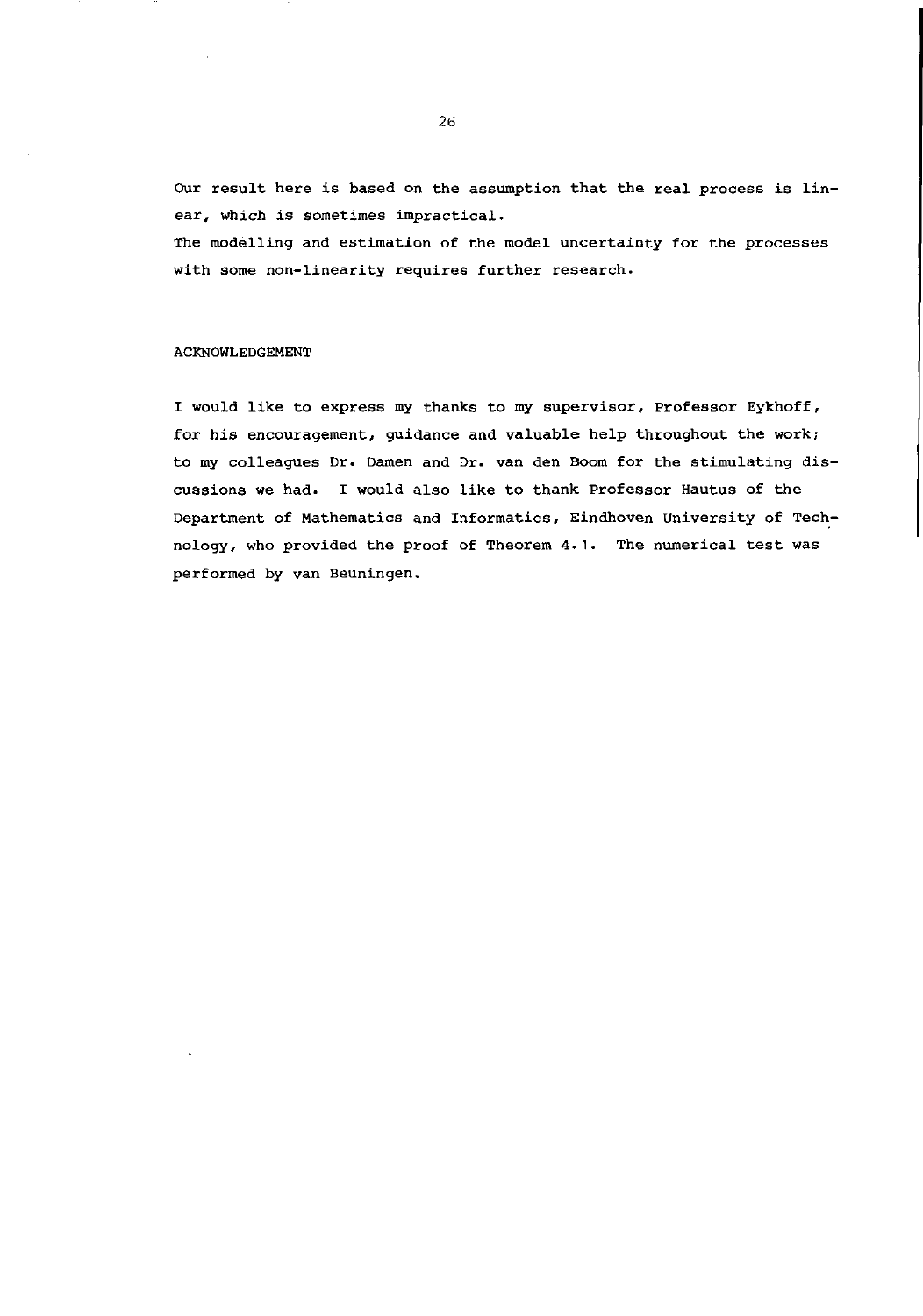#### REFERENCES

Broekhoven, E. van (1987) ON A BOUND OF BLACK-BOX MODELLING ERRORS. **Report of a "stage" project. Measurement and Control Group, Faculty of Electrical Engineering, Eindhoven University of Technology, The**  Netherlands, 1987.

Beuningen, E. van (1988) THE ESTIMATION OF AN UPPER BOUND OF IDENTIFICATION ERRORS AND ROBUSTNESS ANALYSIS OF FEEDBACK SYSTEMS. Master's Thesis, Measurement and Control **Group, Faculty of Electrical Engineering, Eindhoven University of Tech**nology, The Netherlands, (1988).

Doyle, J.C. and G. Stein (1981) MULTIVARIABLE FEEDBACK DESIGN: CONCEPTS FOR A CLASSICAL/MODERN SYNTHESIS. IEEE Trans. Autom. Control, Vol. AC-26, p. 4-16.

Glover, K. (1984) ALL OPTIMAL HANKEL-NORM APPROXIMATIONS OF LINEAR MULTIVARIABLE SYSTEMS AND THEIR IS -ERROR BOUNDS. Int. J. Control, Vol. 39(1984), p. 1115-1193.

Ljung, L. (1985) ASYMPTOTIC VARIANCE EXPRESSIONS FOR IDENTIFIED BLACK-BOX TRANSFER FUNCTION MODELS. IEEE Trans. Autom. Control, Vol. AC-30(1985), p. 834-844.

Ljung, L. and Z.D. Yuan (1985) ASYMPTOTIC PROPERTIES OF BLACK-BOX IDENTIFICATION OF TRANSFER FUNCTIONS. IEEE Trans. Autom. Control, Vol. AC-30(1985), p. 514-530.

OWens, D.H. and A. Chotai (1984) ON EIGENVALUES, EIGENVECTORS AND SINGULAR VALUES IN ROBUST STABILITY ANALYSIS.

**Int. J. Control, Vol. 40, p. 285-296.**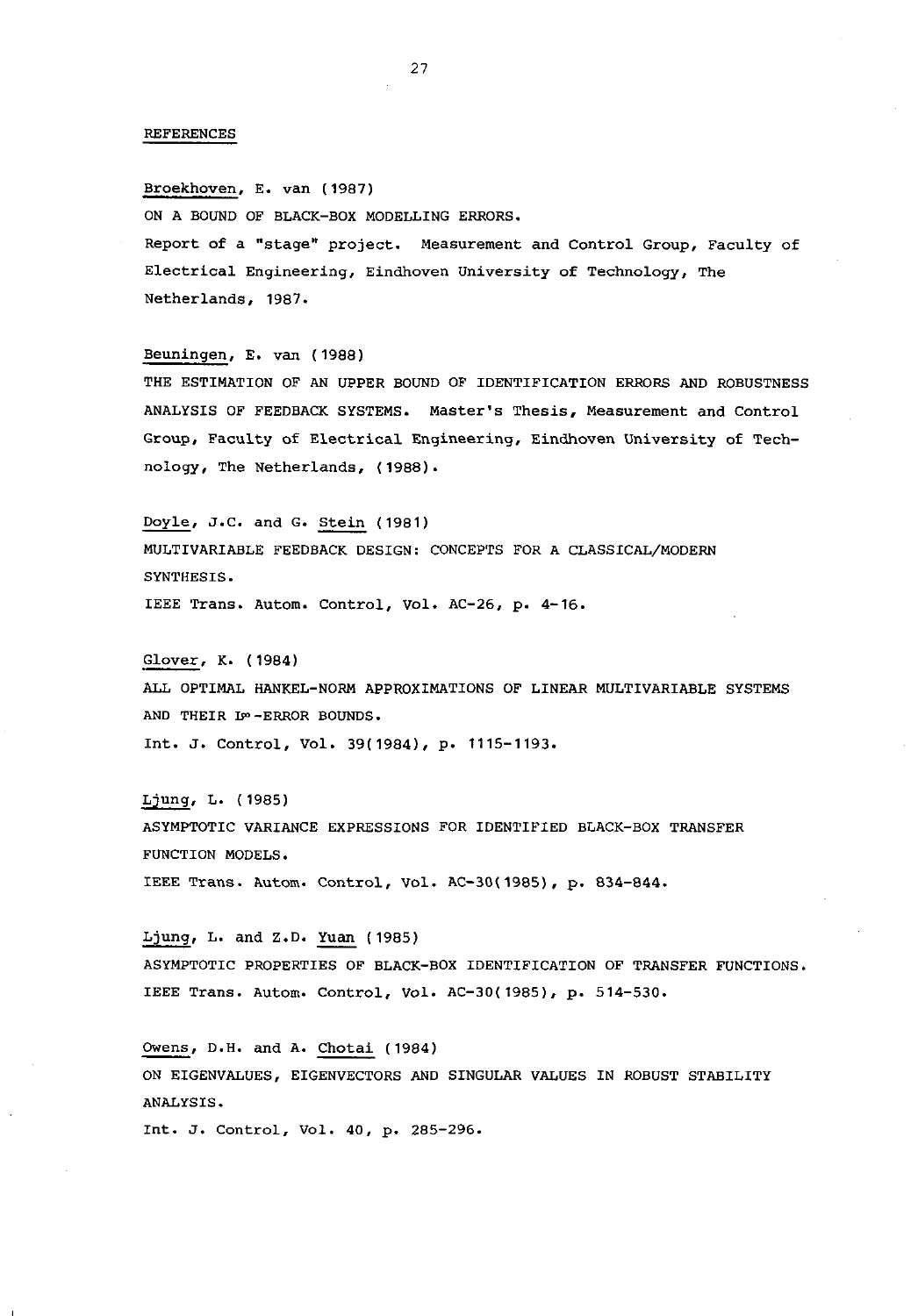Vidyasagar, M. (1985)

CONTROL SYSTEM SYNTHESIS: A factorization approach. **Cambridge, Mass.: MIT Press, 1985. MIT Press series in signal processing, optimization and control, Vol. 7.** 

Wahlberg, B. (1985 )

CONNECTIONS BETWEEN SYSTEM IDENTIFICATION AND MODEL REDUCTION. **Department of Electrical Engineering, Linkoping University, Linkoping, Sweden, 1985.**  Technical Report LiTH-ISY-I-0746.

Yuan, Z.D. and L. Ljung (1984) BLACK-BOX IDENTIFICATION OF MULTIVARIABLE TRANSFER FUNCTIONS: Asymptotic **properties and optimal input design.**  Int. J. Control, Vol. 40 (1984), p. 233-256.

Zhu, Y.C. (1987a) ON A BOUND OF THE MODELLING ERRORS OF BLACK-BOX TRANSFER FUNCTION ESTIMATES. **Faculty of Electrical Engineering, Eindhoven University of Technology, Eindhoven, the Netherlands, EUT-Report 87-E-173.** 

Zhu, Y.C. (1987b) BLACK-BOX IDENTIFICATION OF MIMO TRANSFER FUNCTIONS - Asymptotic Proper**ties of Prediction Error Models. Faculty of Electrical Engineering, Eindhoven University of Technology,**  The Netherlands, 1987. EUT-Report 87-E-182.